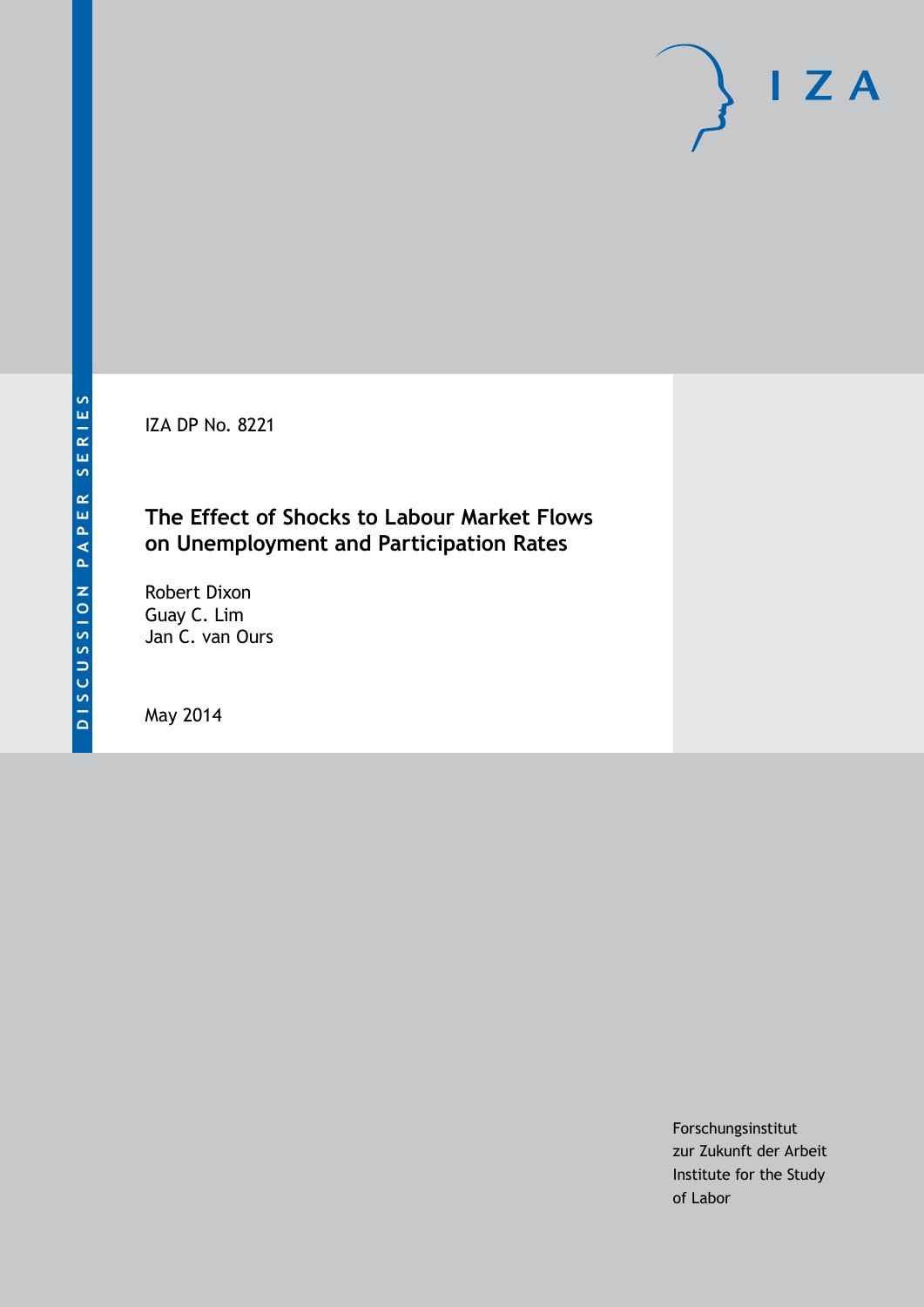# **The Effect of Shocks to Labour Market Flows on Unemployment and Participation Rates**

### **Robert Dixon**

*University of Melbourne*

# **Guay C. Lim**

*MIAESR, University of Melbourne*

## **Jan C. van Ours**

*CentER, Tilburg University, University of Melbourne, CEPR, CESifo and IZA*

### Discussion Paper No. 8221 May 2014

IZA

P.O. Box 7240 53072 Bonn **Germany** 

Phone: +49-228-3894-0 Fax: +49-228-3894-180 E-mail: [iza@iza.org](mailto:iza@iza.org)

Any opinions expressed here are those of the author(s) and not those of IZA. Research published in this series may include views on policy, but the institute itself takes no institutional policy positions. The IZA research network is committed to the IZA Guiding Principles of Research Integrity.

The Institute for the Study of Labor (IZA) in Bonn is a local and virtual international research center and a place of communication between science, politics and business. IZA is an independent nonprofit organization supported by Deutsche Post Foundation. The center is associated with the University of Bonn and offers a stimulating research environment through its international network, workshops and conferences, data service, project support, research visits and doctoral program. IZA engages in (i) original and internationally competitive research in all fields of labor economics, (ii) development of policy concepts, and (iii) dissemination of research results and concepts to the interested public.

IZA Discussion Papers often represent preliminary work and are circulated to encourage discussion. Citation of such a paper should account for its provisional character. A revised version may be available directly from the author.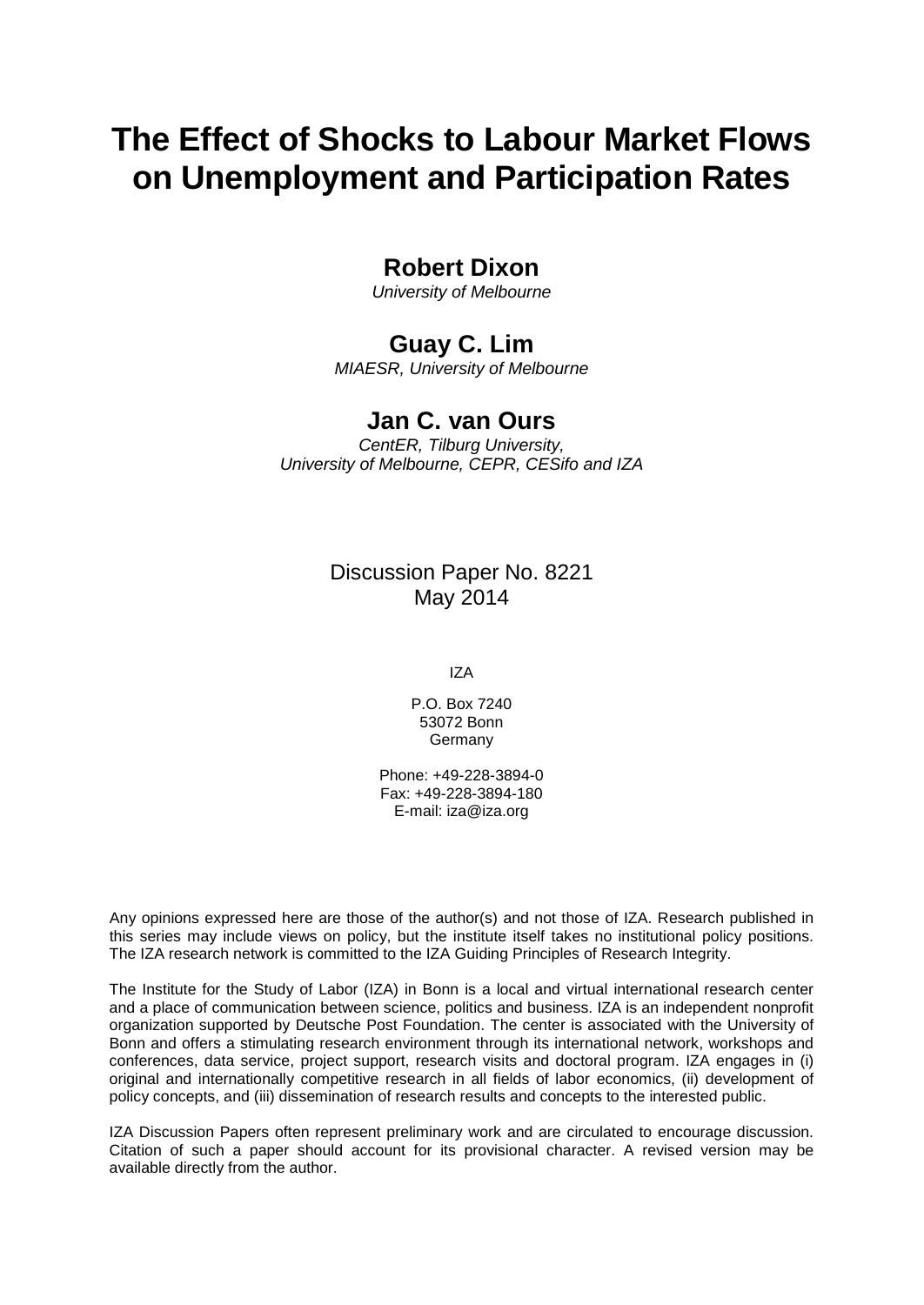IZA Discussion Paper No. 8221 May 2014

# **ABSTRACT**

# **The Effect of Shocks to Labour Market Flows on Unemployment and Participation Rates**

This paper presents an analysis of labour market dynamics, in particular of flows in the labour market and how they interact and affect the evolution of unemployment rates and participation rates, the two main indicators of labour market performance. Our analysis has two special features. First, apart from the two labour market states - employment and unemployment - we consider a third state - out of the labour force. Second, we study net rather than gross flows, where net refers to the balance of flows between any two labour market states. Distinguishing a third state is important because the labour market flows to and from that state are quantitatively important. Focussing on net flows simplifies the complexity of interactions between the flows and allows us to perform a dynamic analysis in a structural vector-autoregression framework. We find that a shock to the net flow from unemployment to employment drive the unemployment rate and the participation rate in opposite directions while a shock to the net flow from not in the labour force to unemployment drives the rates in the same direction.

JEL Classification: E17, E24, J21, J64

Keywords: net labour market flows, unemployment rate, participation rate

Corresponding author:

Jan C. van Ours Tilburg University P.O. Box 90153 5000 LE Tilburg The Netherlands E-mail: [vanours@uvt.nl](mailto:vanours@uvt.nl)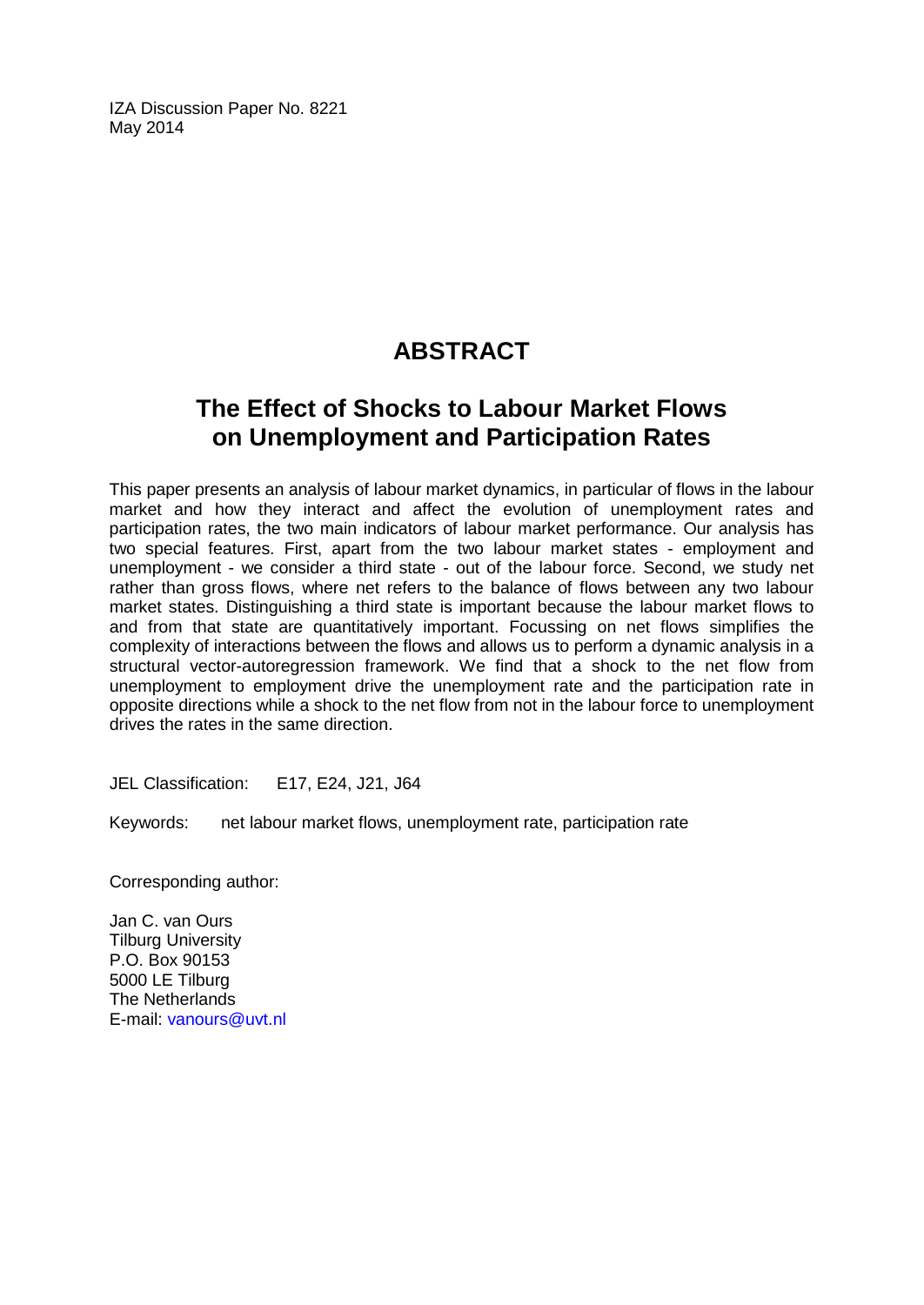# 1 Introduction

Studying the interaction between labour market stocks and flows improves our understanding of how labour market dynamics affect labour market performance. This framework arises naturally because inflows and outflows affect the evolution of stocks and because labour market flows tend to be influenced by labour market stocks. For example, during periods of high unemployment, the duration of job search lengthens and some unemployed workers may be sufficiently discouraged to leave the labour market. In contrast, when employment is high, some non-participants might be persuaded to enter the labour market and accept a job.

Our analysis of labour market dynamics has two special features. First, in addition to the two states - employment and unemployment - we consider the third state "out of the labour force" (i.e. non-participation). Second, we focus on net rather than gross flows, where net refers to the balance of flows between any two labour market states.<sup>1</sup>

Introducing non-participation as a separate state and analysing net flows between the labour market states provides a rich framework for analysis. First, the concept of steadystate equilibrium is changed. In a model with two labour market states (employment and unemployment), steady-state equilibrium occurs when the flow from unemployment to employment is equal to the flow from employment to unemployment (in other words, the net flow between employment and unemployment is equal to zero). The situation changes when we recognise the existence of three labour market states. In this case, as we will show in the next section of the paper, for steady-state equilibrium the flow from unemployment to employment need not be equal to the flow from employment to unemployment (in other words, the net flow between employment and unemployment need not be equal to zero).

Second, a focus on net rather than gross flows between three states may be particularly insightful given empirical regularities apparent in the data. As we discuss in more detail below we find for Australia that one direction of the gross flow dominates the other regardless of the phase of the business cycle. Specifically, flows from unemployment to employment exceed flows from employment to unemployment (and this is the case even in recessions); flows from employment to not in the labour force exceed flows from not in the

<sup>&</sup>lt;sup>1</sup>The availability of data on gross flows between states allows researchers to examine the balance of flows between labour market states. However, this is rarely done. One of very few attempts to study net flows is that by the European Commission (2009) which examines the size of the net flows in the EU in order to assess the relative size of "good transitions" (flows into employment) compared with 'bad transitions" (flows out of employment).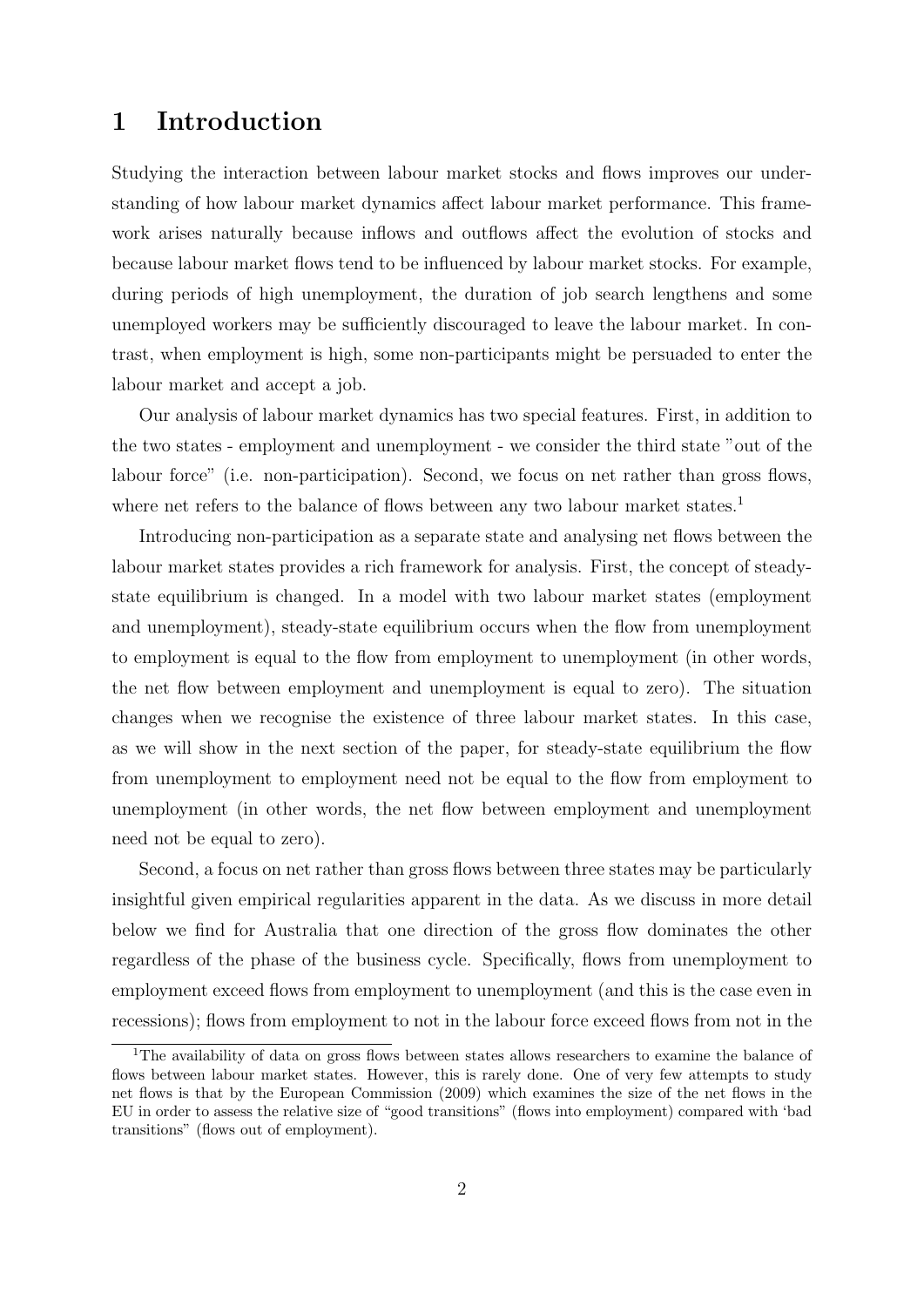labour force to employment (and this is the case even in booms), and; flows from not in the labour force to unemployment exceed flows from unemployment to not in the labour force (in both booms and recessions). In other words, over a long period of time, there are positive net flows from unemployment to employment; positive net flows from employment to non-participation and positive flows from non-participation to unemployment. Our findings suggest that for pedagogical purposes we might usefully 'picture' the system in terms of a representative worker's life cycle from entering the labour market to search for work, then finding employment and ultimately leaving employment through retirement.

Third, focussing on net flows means that dynamic interactions between the three labour market states can be effectively analysed by modelling the three net flows rather than the six gross flows. The complexity of interactions is simplified and dynamic analysis rendered more tractable and amenable and can be conveniently studied in a vectorautoregression (VAR) framework.<sup>2</sup>

Fourth, introducing non-participation as a separate labour market state also means that we can analyse the relationship between the unemployment rate and the participation rate (and by extension the employment rate – by which we mean the employmentpopulation ratio) in one easy to understand and coherent framework which incorporates net flows.

The relationship between the unemployment rate and the participation rate is an important area of study and one which at present is little understood. To take just one example, in his 2007 review of research on US labour market dynamics, Eran Yashiv writes that "[t]he picture of US labour market dynamics and its implications for the study of business cycles remain disturbingly opaque" (Yashiv (2007), p 779) and he ends his paper with a plea for further work to be undertaken on the flows involving those not in the labour force, and especially the flows between not in the labour force and employment.

Our contribution is thus to examine the dynamics of the effect of shocks to labour market flows on the unemployment rate, the participation rate and the employment rate using data on the net flows of workers between three labour market states (employed,

<sup>&</sup>lt;sup>2</sup>Recent papers on gross flows include Elsby et al.  $(2009)$ , Elsby et al.  $(2013)$ , Fujita and Ramey  $(2009)$ , Petrongolo and Pissarides (2008) and Shimer (2012). The main purpose of these papers is to assess the relative contribution of fluctuations in unemployment inflow and outflow rates to unemployment variation. Our approach differs in that not only are we viewing labour market dynamics (including unemployment fluctuations) using net rather than gross flows but also in that we are interested in the impacts of shocks to the (net) flows on the participation rate and the employment population ratio in addition to the unemployment rate.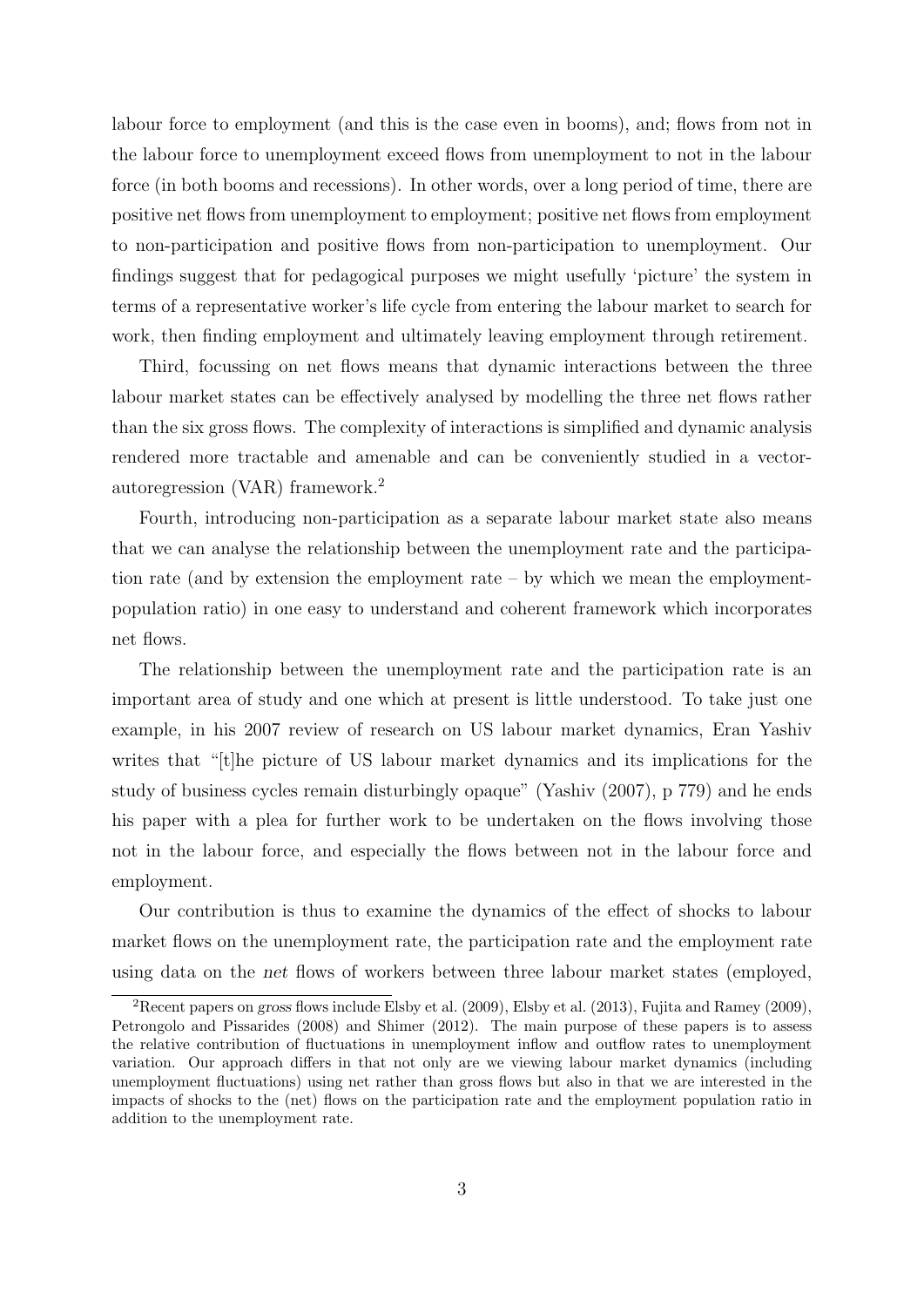unemployed and not in the labour force (aka 'inactive'). We provide a framework to study the three net flows, including their effect on the unemployment and participation rates. Limiting the number of potential interactions allows us to state more decisively patterns and regularities that would be masked by more complex interactions. Furthermore, the integrated framework facilitates a VAR impulse response analysis to investigate how net flows affect the evolution of unemployment rates and participation rates, the two main indicators of the labour market performance.

In the next section we explain exactly what we mean by net flows between labour market states and show how changes in the each of the net flows (perhaps following a policy shock/intervention) can impact upon the unemployment rate and the participation rate. In section 3 of the paper we look at data for net flows in Australia over the period 1979-2013, their relative sign and size and how they vary over the cycle. In section 4 we use VAR analysis to examine the relationship between the net flows aiming to improve our understanding of the effect of shocks to the net flows on the unemployment rate and the participation rate. We also discuss some policy implications of our findings. Section 5 concludes.

### 2 Net flows between states

The working-age population is made up of three mutually exclusive labour states - employed, unemployed and not in the labour force. We denote the numbers of people in these states as E, U and N respectively. Furthermore labour force  $L = E + U$  and population  $P = L + N$ . To assess the performance of the labour market we use three indicators, the unemployment rate  $u (= U/L)$ , the participation rate  $p (= L/P)$  and the employment rate  $e (= E/P)$ . These three indicators are obviously not independent as  $e = p(1 - u)$  but, collectively, they provide a complete assessment of labour market performance.

The gross flow of people from unemployment to employment is represented by  $UE$ and the gross flow of people from employment to unemployment by EU. Likewise, the notation  $EN, NE, UN$  and  $NU$  represent the other gross flows between the three states  $E, U$  and N. As illustrated in Figure 1 there are 6 gross flows in the labour market. We define net flows as the difference in the gross flows between two labour market states. This is also illustrated in Figure 1. It is important to note that we use the phrase "net flow" to refer to the balance of flows between any two states, not the change in the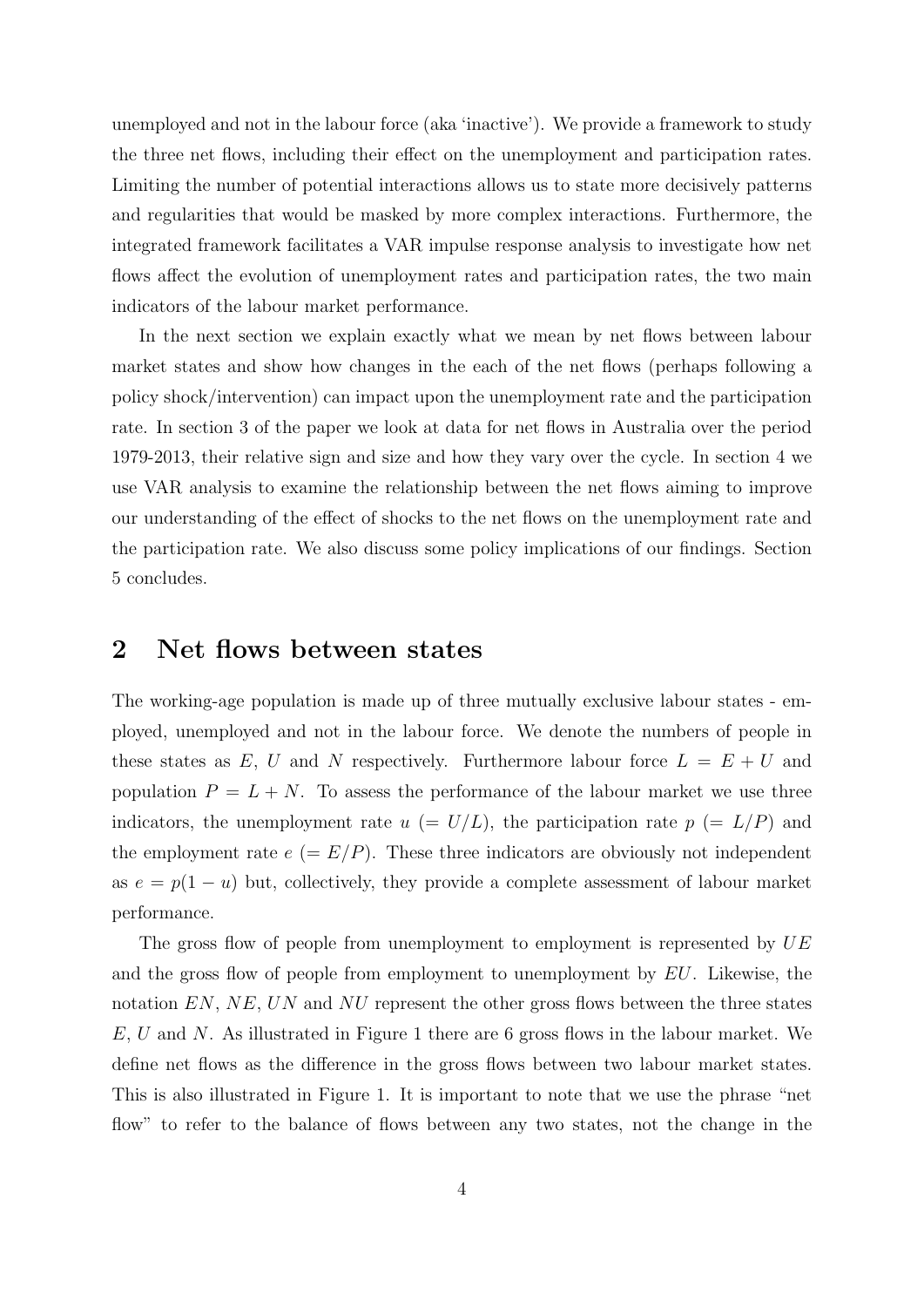number of people in any one state in any period.

#### Figure 1 about here

Let the net flow from unemployment to employment from time  $t - 1$  to time t, be  $\underline{UE}_t = UE_t - EU_t$ . This net flow and the relative size of its two components has been the subject of some discussion, especially given the evidence that in recessions both  $EU$  and  $UE$  rise.<sup>3</sup> Similarly, we define the net flow from employment to out of the labour force as:  $EN_t = EN_t - NE_t$  and the net flow from out of the labour force to unemployment as:  $\frac{NU_t}{N} = NU_t - UN_t$ . The relationship between changes in the number of people in each state and the net flows is as follows:

$$
\Delta U_t = U_t - U_{t-1} = (NU_t - UN_t) - (UE_t - EU_t) = \underline{NU}_t - \underline{UE}_t
$$
  
\n
$$
\Delta E_t = E_t - E_{t-1} = (UE_t - EU_t) - (EN_t - NE_t) = \underline{UE}_t - \underline{EN}_t
$$
  
\n
$$
\Delta N_t = N_t - N_{t-1} = (EN_t - NE_t) + (NU_t - UN_t) = \underline{EN}_t - \underline{NU}_t
$$

For completeness, since the labour force is the sum of the employed and the unemployed, we can also express changes in the labour force in terms of net flows as:

$$
\Delta L_t = L_t - (E_{t-1} + U_{t-1}) = (NU_t - UN_t) - (EN_t - NE_t) = \underline{NU}_t - \underline{EN}_t
$$

Since population grows over the period, it is common practice to standardise these flows by dividing each one by the population or the labour force. We show next how dividing by the labour force allows us to formulate a coherent framework that permits making a priori statements about regularities as well as being convenient for empirical analysis.

### 2.1 Net flows, unemployment and participation rates

The change in the unemployment rate is defined as:<sup>4</sup>

$$
\Delta u_t = \frac{U_t}{L_t} - \frac{U_{t-1}}{L_{t-1}} = \frac{\Delta U_t - \frac{\Delta L_t}{L_{t-1}} U_{t-1}}{L_t} \tag{1}
$$

The first term in the numerator is the balance of inflows into and outflows from unemployment over any period and is equal to the observed change in the number unemployed over

<sup>3</sup>Schettkat (1996) provides a neat discussion of this.

<sup>4</sup>This sub-section draws upon some ideas in Dixon et al. (2011).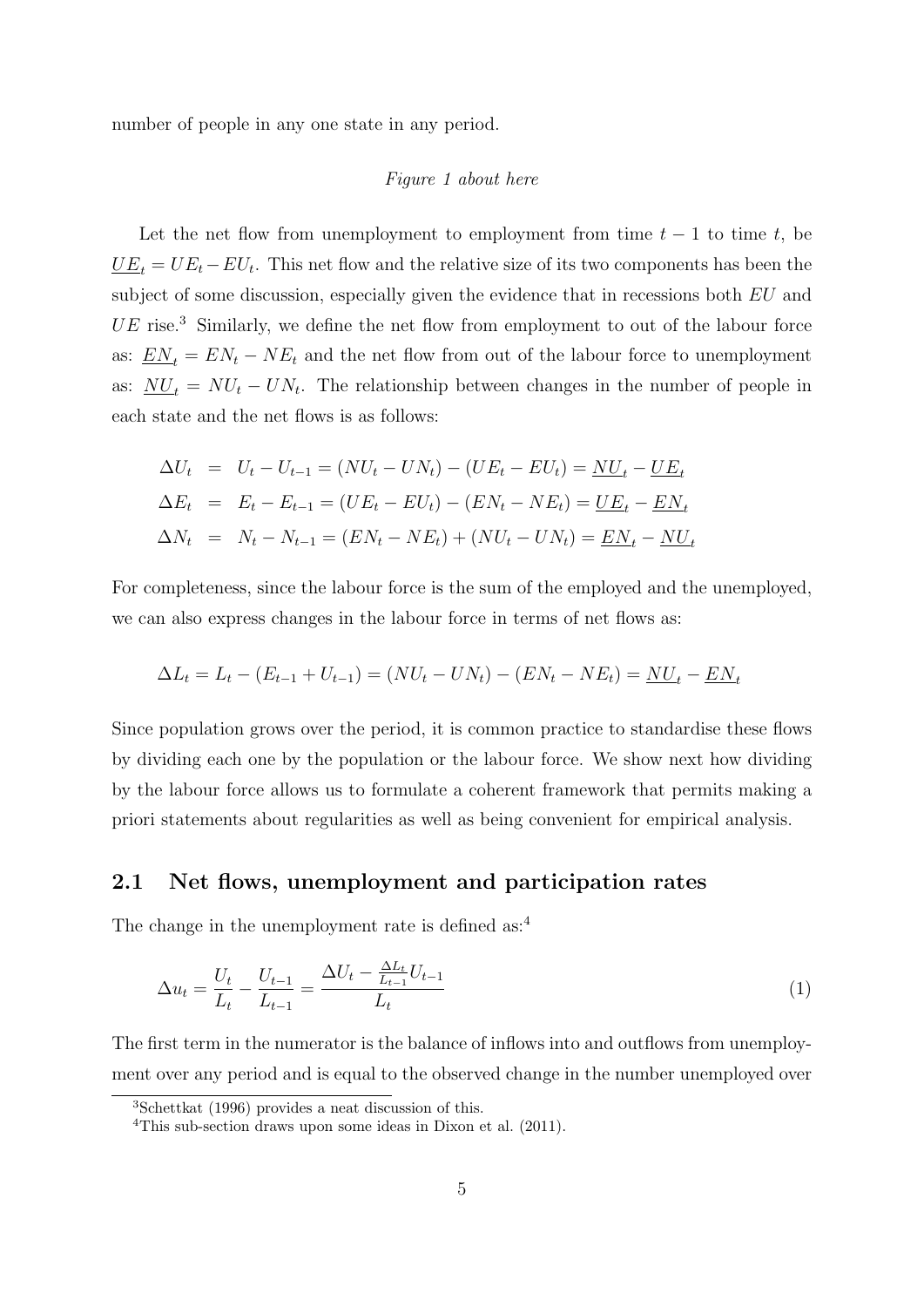the period. The second term measures the extent to which the number of unemployed can change when there is a growing labour force and yet the unemployment rate stay constant. Thus, the direction of change in the unemployment rate,  $\Delta u_t$ , is determined by whether  $\Delta U_t$  is greater than, equal to, or less than  $\frac{\Delta L_t}{L_{t-1}}U_{t-1}$ .

The definition in (1) highlights the fact that, even when the inflow equals the outflow (i.e.  $\Delta U_t = 0$ ), the unemployment rate can rise or fall depending on the rate of growth of the labour force. If the labour force is (say) rising over time then the number unemployed must rise at the same rate to keep the ratio between the two, the unemployment rate, constant. For the number unemployed to rise over time the net inflow into unemployment must be positive.

Using net flows and normalizing with respect to the labour force, (1) becomes

$$
\Delta u_t = \underline{nu}_t - \underline{u}e_t - \frac{\Delta L_t}{L_t}u_{t-1}
$$
\n<sup>(2)</sup>

where  $\mu u = N U/L$  and  $\mu e = U/E/L$ . Now, recognising that the change in the labour force is itself a result of a net flow  $(\frac{\Delta L_t}{L_t} = \underline{nu_t} - \underline{en_t}$ , where  $\underline{en} = \underline{EN}/L$ ), we have an expression for the change in the unemployment rate which is entirely in terms of state variables and net flows. It is

$$
\Delta u_t = \underline{nu}_t (1 - u_{t-1}) - \underline{u} \underline{e}_t + \underline{e} \underline{n}_t u_{t-1} \tag{3}
$$

Equation (3) shows that flows between all three states are relevant for the determination of the unemployment rate. If the net flow between employment and unemployment rises, then (ceteris paribus) this increases the number unemployed with the labour force constant so the impact of this change on the unemployment rate is positive. If the net flow between not in the labour force and unemployment rises then (ceteris paribus) this increases by equal amounts the number unemployed and the size of the labour force. Since the number unemployed is less than the size of the labour force, this means that the impact on the unemployment rate is positive. If the net flow between not in the labour force and employment rises then (cet par) this increases the size of the labour force with the number unemployed constant and so the impact on the unemployment rate is negative.

For completeness, we can also define the participation rate in terms of net flows under the condition that the population is constant.<sup>5</sup> The change in the labour force

<sup>&</sup>lt;sup>5</sup>The data we use is based on matching records (responses to survey questions by the same respond-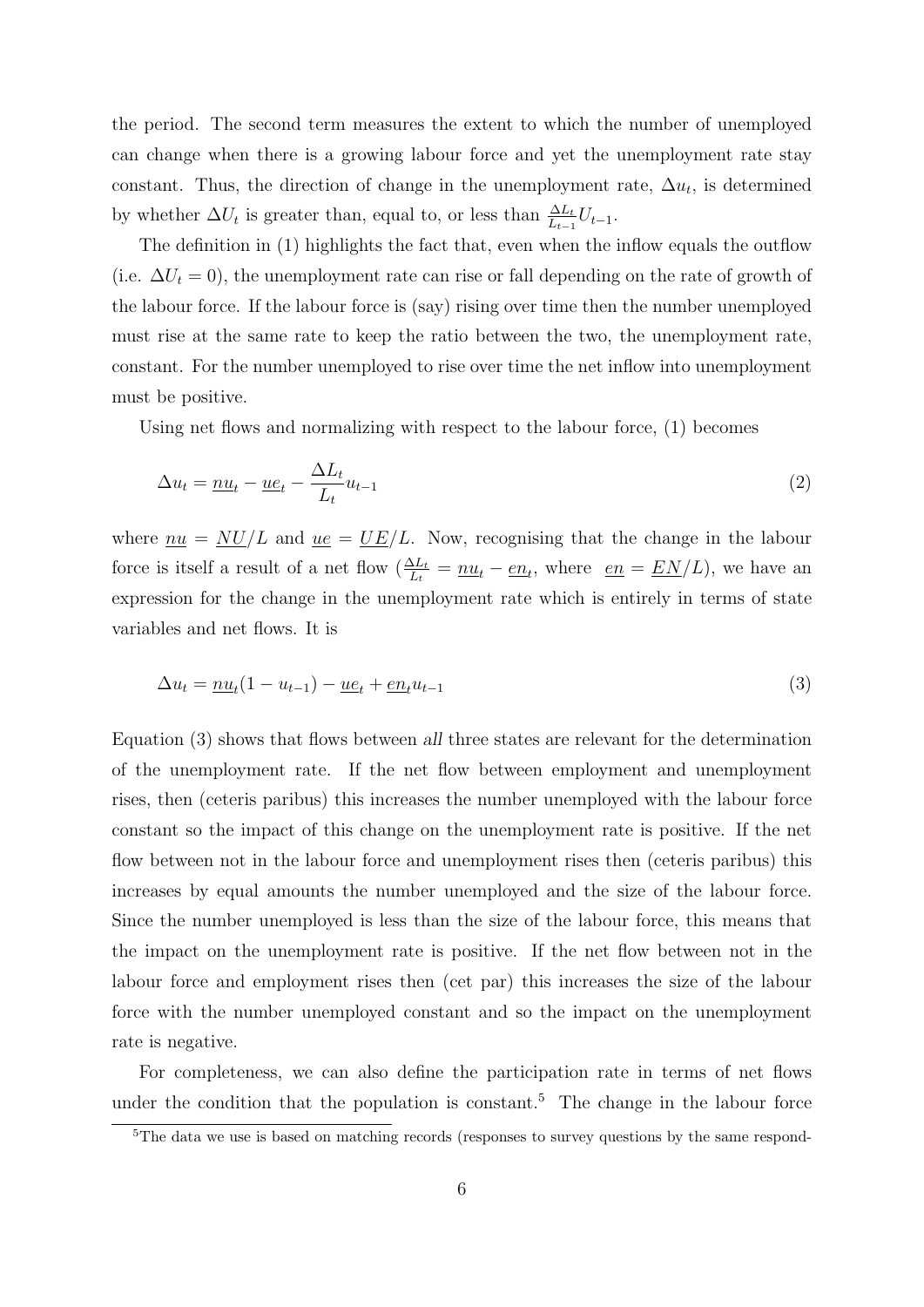participation rate during each period can then be expressed in terms of net flows as:

$$
\Delta p_t = \frac{\Delta L_t}{P} = \frac{\Delta L_t}{L_t} \frac{L_t}{P} = (\underline{nu_t} - \underline{en}_t)p_t
$$
\n(4)

#### 2.2 Equilibrium and the net flows

Equations (3) and (4) highlight an important insight about equilibrium in labour markets, which we take to hold when the size of the net flows are such that both the unemployment rate and the participation rate (and, by implication, the employment rate) are constant. Taking equations (3) and (4) together shows that for a stationary equilibrium with  $\Delta u_t =$  $\Delta p_t = 0$  we require all three net flows  $\underline{ue}_t, \underline{eu}_t, \underline{nu}_t$  to be equal.

Notice also two things. First, that (unlike the simple, two-state separation and finding rate model), the net flows (including the net flow between employment and unemployment) need not be zero in equilibrium. Second, that the 'normal' balancing function of the labour market may be satisfied with simultaneous positive<sup>6</sup> net flows between N and U, between U and E and also between E and N.

### 2.3 The dynamics of the system

Three conclusions can be drawn from a comparison of equations (3) and (4) under ceteris paribus conditions. One, a change in the net flow between employment and unemployment,  $u e_t$  can alter the unemployment rate but not the participation rate. Two, a change in the net flow between employment and not in the labour force,  $\underline{en}_t$ , can alter both the labour force participation rate and the unemployment rate but in opposite directions. Three, a change in the net flow between unemployment and not in the labour force,  $\underline{nu}_t$ , can alter both the unemployment rate and the participation rate and in the same direction.

These relationships show the direct linkages between the flows and the rates, but the potential dynamics that link the stocks with the flows and the flows with each other, be

ents) over two successive periods, and hence by construction the population at the beginning and end of the period must be the same. This assumption is relaxed in the empirical section because our data set over time is adjusted to be stock-consistent which includes the effect of population changes.

<sup>&</sup>lt;sup>6</sup>In principle the equilibrium condition may also be satisfied if all net flows are zero or negative (and equal). We focus on the case where the net flows are positive for two reasons. First, as we shall see in the next section, this is actually the case in the data we consider. Second, if all the net flows are negative (and equal) this would suggest that the dominant source of increases in employment is the (direct) flow from N to E. Empirically it would seem to be the case that the dominant net flow into E in any period is from U.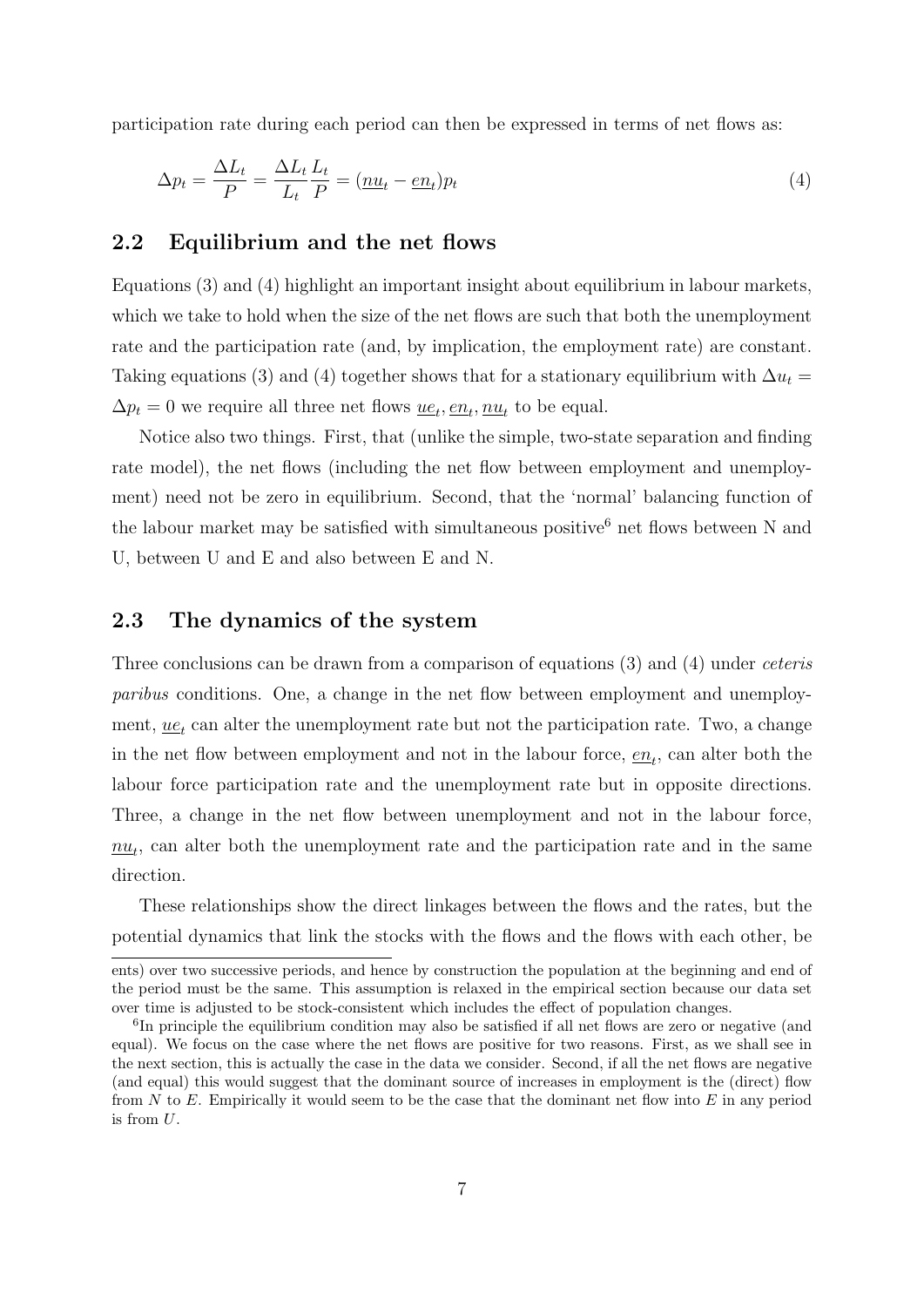they direct or indirect, are not yet taken into account. There are compelling reasons why we should consider these relationships. To take just one example, if we think of a positive employment shock as a shock that raises (say) flows into employment from the other two states - unemployment and not in the labour force (i.e. it lowers eu and raises ne), it will tend to lower the unemployment rate and raise the participation rate. However, this argument does not take into account any indirect connections between all three flows and especially 'indirect' impacts of any shock to employment on the flow between not in the labour force and unemployment (nu).

For some time the literature on participation and unemployment has identified a 'discouraged' worker effect<sup>7</sup> whereby the greater (lesser) prospect of becoming employed induces both the unemployed to stay longer (shorter) in that state before moving out of the labour force i.e. ceasing to search for work, and may at the same time induce more (fewer) people who are not in the labour force to become active and search for work and thus become unemployed.<sup>8</sup> So there is reason to believe that the net flow between not in the labour force and unemployment will not be unaffected by a shock to employment especially if it raises the probability that an unemployed person will gain employment.<sup>9</sup> This (possible) interaction needs to be allowed for in any study of the effect of shocks to the net flows on the unemployment and participation rates. If, as a result of a positive employment shock, the unemployment rate tends to fall (cet par) there is likely to be a rise in the net flow from not in the labour force to unemployment. By itself, this will tend to raise both the unemployment rate and the participation rate. To the extent that it leads to a rise in the participation rate it will simply reinforce the effects mentioned in the previous paragraph. However, to the extent that it also leads to a rise in the unemployment rate it will work against the effects mentioned in the previous paragraph. There the positive employment shock was working to lower the unemployment rate, here we have an indirect effect which is working to raise the unemployment rate. This effect will either be weak or strong. If it is weak and it will tend to 'mute' the fall in the unemployment rate, in which case the positive employment shock still leads to a fall in the unemployment rate coupled with a rise in the participation rate. If it is strong, it may tend to completely offset the fall in the unemployment rate, in which case the positive employment shock leads to little change or even a rise in the unemployment rate coupled

<sup>7</sup>See for example Mincer (1966), Lundberg (1985) and Stephens Jr (2002).

<sup>&</sup>lt;sup>8</sup>Or directly becoming employed without moving for any measured time in the state of being unemployed.

 $9^9$ An example might be a shock to employment due to an expansion in government spending along the lines discussed in Monacelli et al. (2010) and Brückner and Pappa (2012).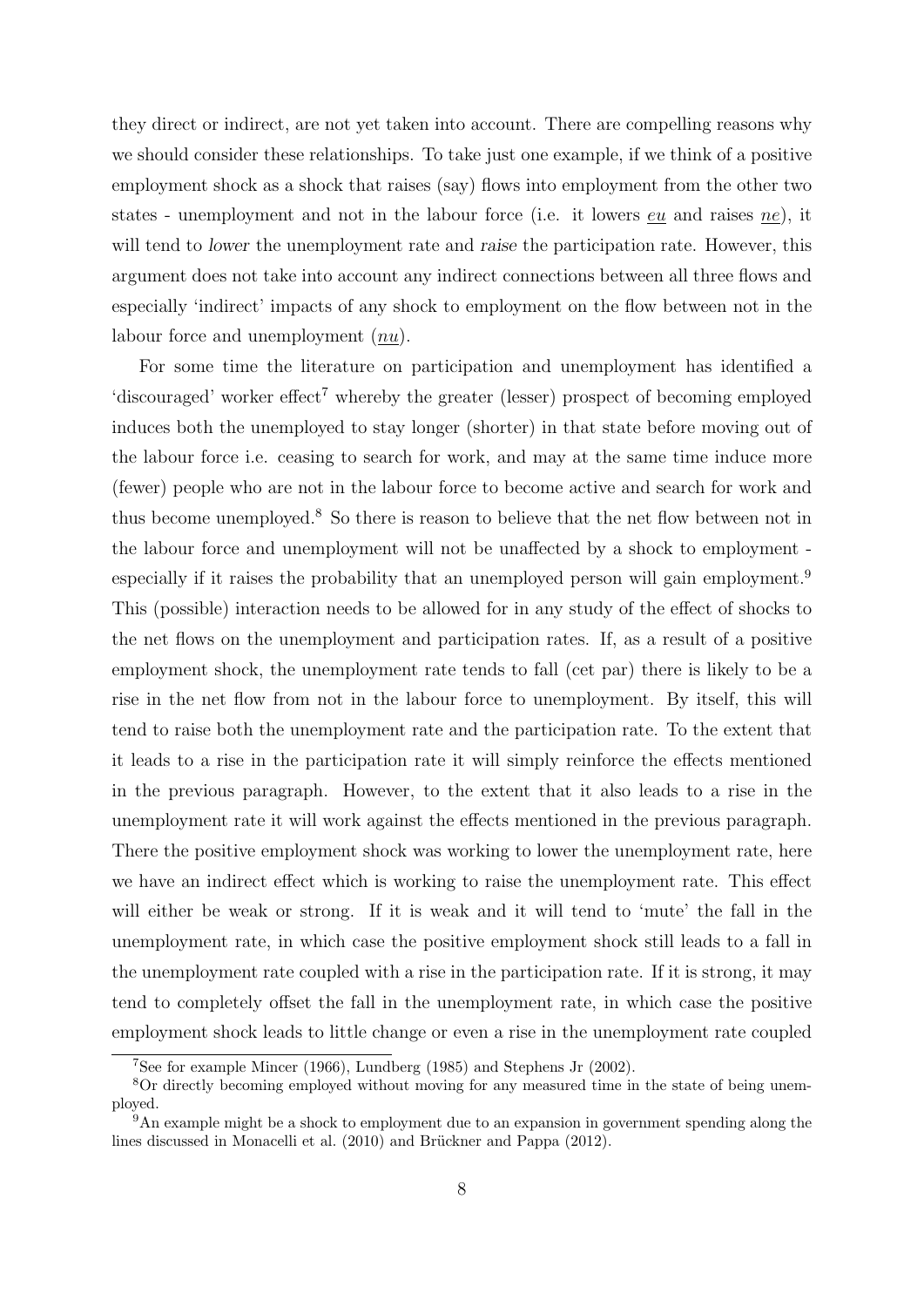with a rise in the participation rate.

All of which is to say that the (possible) interactions between the three net flows and between the flows and the stocks needs to be allowed for in any study of the effect of shocks on the unemployment and participation rates. The sections of the paper which follow are devoted to modelling the inter-connections between all three net flows (including contemporaneous and lagged feedbacks) and their relationship with the unemployment and participation rates. The aim is to ascertain the pattern of causality and the relative strength of these relationships to analyse the impact of shocks to each of the net flows on the rates. We begin with evidence on the size and direction of the three net flows at various stages of the cycle.

## 3 Australian net flows over the business cycle

### 3.1 Data

Australian data on gross flows is only available from September 1979. Until March 2003 it is available from the tables of "Estimates of labour force status and gross changes (flows) derived from matched records ..." published in the ABS publication Labour Force: Australia, Cat No 6203.0. Raw data for March 2003 on is taken from the ABS datacube 6291.0.55.001, series GM. Detailed discussions of the Australian gross flows data and its limitations can be found in Foster (1981) and Borland (1996).

Measures of gross flows between two months are compiled from data collected as part of the monthly Labour Force Survey and reflect the matching of responses by individuals in the second month's survey with responses by the same individuals in the first month's survey. These matched records are then 'expanded up' to yield population estimates which, for various reasons, typically 'represent' around 78 per cent of the total civilian population aged 15 years and over.<sup>10</sup> This means that the balance of flows given in the published flows data will not equal recorded changes in 'stocks' (such as the change in the total number unemployed). Given the purpose of this paper, it is desirable to adjust the raw flows data so that the sums of rows and columns in the flow tables equal their stock counterparts.<sup>11</sup>

<sup>&</sup>lt;sup>10</sup>The reasons why the 'population represented by the matched records' is less than  $100\%$  of the total civilian population aged 15 years and over are explored in some detail in Dixon et al. (2002).

<sup>&</sup>lt;sup>11</sup>The raw data for stocks is taken from the ABS Labour force published 'stock' data (original, not seasonally adjusted). Seasonal adjustment was performed after the flows were made stock consistent using EViews v.7.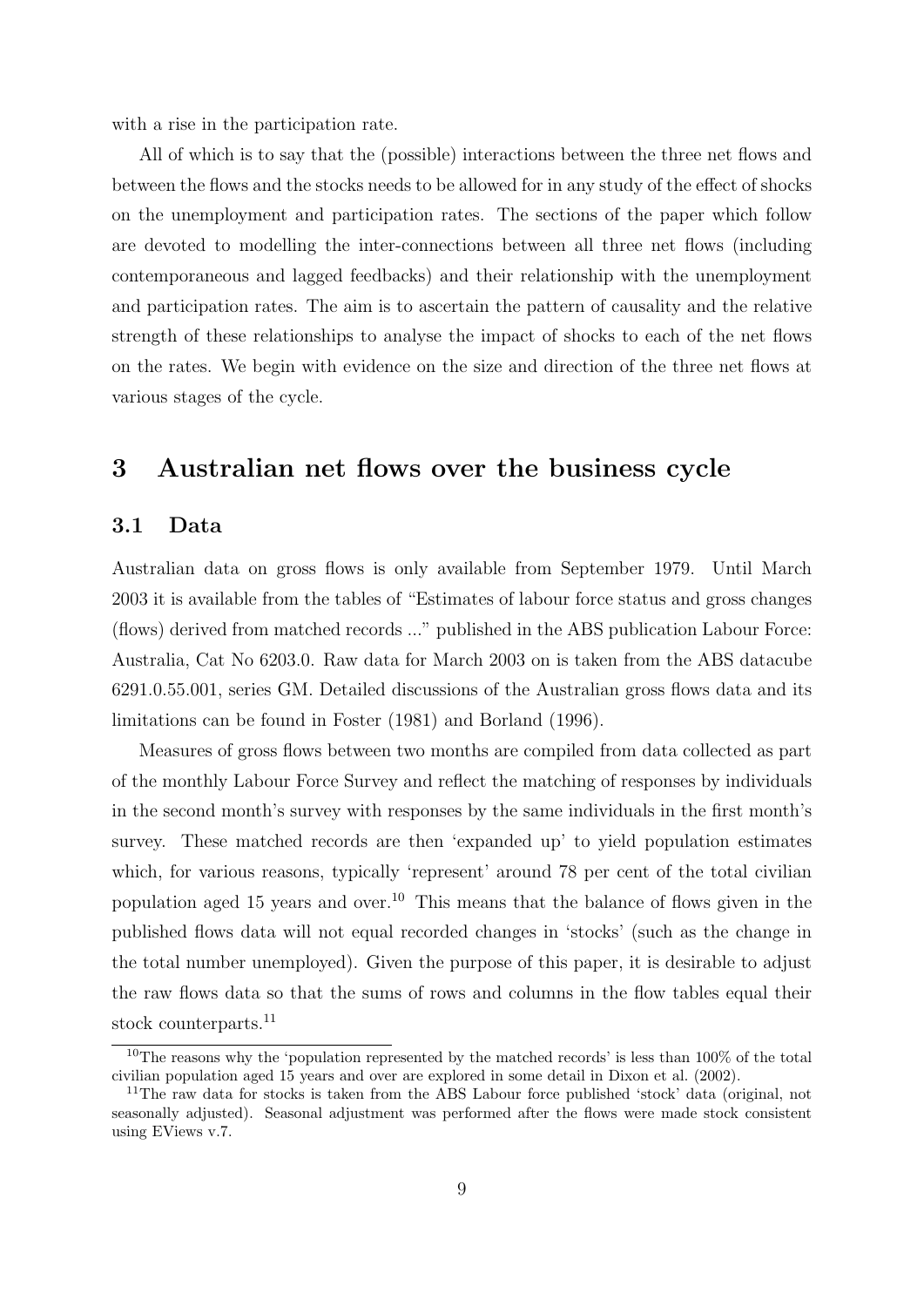The data set used in this paper is based on computed flows between 3 states (employed, unemployed and not in the labour force). An iterative 'raking' method has been applied to the published gross flows data to force the flow column and row totals to be exactly equal to the change in the relevant stock of employed, unemployed and not in the labour force (as reported in the monthly Labour Force survey).<sup>12</sup> The adjustment ensures that the relative magnitude of the flows during the month are consistent with the observed change in stock figures for the unemployment rate and the participation rate between months. Thus our 'stock consistent' flows data implies that an empirical analysis of the behaviour of the net flows between the three states is equivalent to an enquiry into changes in the stocks, and by extension, equivalent to an enquiry about the rates (unemployment, participation and employment).

#### 3.2 Unemployment and Participation rates: 1979:08 – 2013:04

Figure 2 shows the evolution of the unemployment rate (and the participation rate) over the period 1979:08 to 2013:04. It is convenient to distinguish between various sub-periods reflecting different phases of the business cycle. One reason is that we are interested in what makes the sub-periods different from each other, and in particular whether there are any patterns associated with the different phases of the business cycle. Also, since the raw data on flows is extremely noisy, we work with averages of (monthly) seasonally adjusted data to facilitate identification of the 'typical' size of the flows in the various sub-periods.

#### Figure 2 about here

We will define the cycle in terms of turning points in relation to the direction of movement of the unemployment rate. Amongst the turning points evident in the data (see Figure 2) are the three major recession episodes, during which unemployment was rising markedly. These may be dated as occurring over the periods 1981:06-1983:08, 1989:11-1993:06 and 2008:03-2009:08. The sub-period between the start of our data set and the onset of the first major recession was a period of falling unemployment (1979:08- 1981:06). The periods between the three major recessions can be thought of as recovery periods, but both were punctuated by short-lived episodes in which there was a 'small' rise in the unemployment rate. We will refer to these episodes as 'pauses'. The pause

<sup>12</sup>For more information on 'raking' see Abowd and Zellner (1985) and Frazis et al. (2005). See the Appendix for details on the raking procedure used.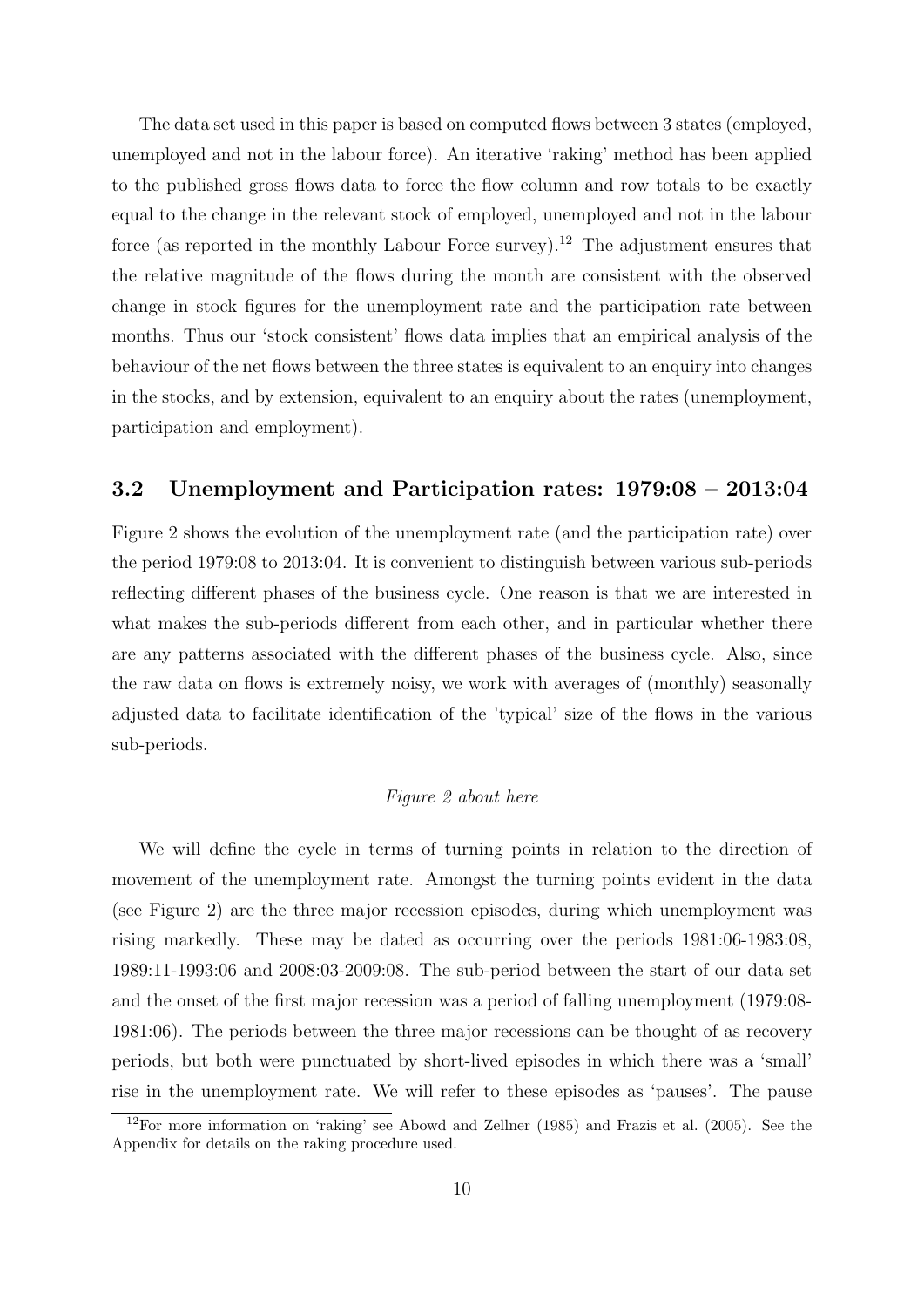in the period between the end of the first recession and the start of the second may be dated as 1986:06-1987:04. Either side of that pause were periods which we will describe as periods of 'recovery'. Recovery periods between the first two recessions were 1983:08- 1986:06 and 1987:04 1989:11. After the end of the second major contraction in 1993:06 we saw falling unemployment except for two pauses. Thus, we divide the period between the second and third major recessions into periods of recovery 1993:06-1995:07, a pause 1995:07-1996:12, the resumption of the recovery over 1996:12-2000:10, another pause 2000:10-2001:10 and, finally, a period of further recovery, 2001:10-2008:02. There was then a recession associated with the Global Financial Crisis (2008:03-2009:08) followed by a short period of recovery (i.e. falling unemployment) 2009:09-2011:03. Note that compared with the previous two Australian recessions covered by our data set and also compared with events in the USA and Europe, in Australia the recession associated with the Global Financial Crisis was relatively mild. The period between 2011:4 and the end of our sample period (2013:04) has seen a slight rise in unemployment which we label a 'pause'.

### 3.3 Net flows between the three labour states

Figure 3 shows the monthly average gross flows and net flows in Australia over our sample period. The gross flows between employment and unemployment are about 1 to 1.5% of the labour force, the gross flows between unemployment and out of the labour force are somewhat higher. The largest gross flows are between employment and out of the labour force which are approximately 2.5%. Figure 3 clearly illustrates the importance of distinguishing out of the labour force as a separate state. A larger share of the outflow from employment goes to out of the labour force rather than to unemployment. A higher share of the inflow into unemployment comes from out of the labour force rather than from out of unemployment. Figure 3 also shows the net flows. These are over the period of about 25 years, and are all clearly different from zero. The net flow from unemployment to employment, the net flow from out of the labour force to unemployment and the net flow from employment to out of the labour force are all about 0.2-0.3% (per month).

### Figure 3 about here

Since the size of the net flows between all three of the states are of interest in their own right it is worthwhile bringing this information together in one table so that we may look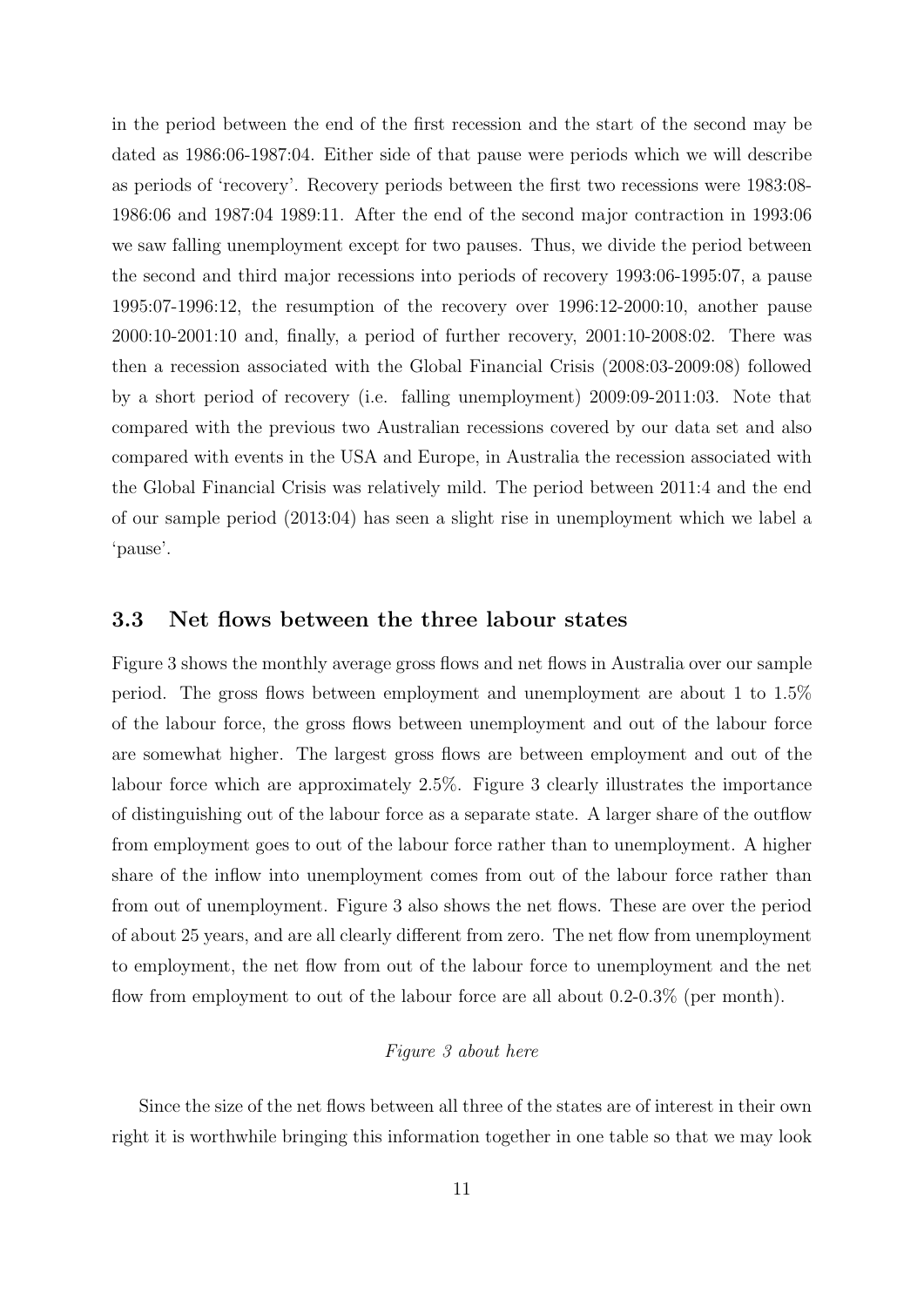at the relative signs and size of each of them and examine their behaviour over various phases of the cycle.<sup>13</sup> Table 1 sets out information on the average (mean) monthly value of the change in the unemployment rate for each of the 14 sub-periods (determined by the observed turning points in the unemployment rate). Clearly the first recession was 'deeper' than the second and third (a mean rise in the unemployment rate of 0.16 of 1% per month compared with 0.09 of 1% per month in the second and third) but the second was far more prolonged than the first and third (43 months compared with 26 and 18 months respectively). Table 1 also contains the average (mean) monthly value of the net flows as percentages of the labour force.

#### Table 1 about here

We note four stylized facts about net flows in the Australian labour market.<sup>14</sup> First, the (average) net flows between not in the labour force and unemployment and between unemployment and employment are roughly equal in size and are both higher, on average, than the net flow between employment and not in the labour force. Second, in every sub period the net flow from 'not in the labour force' to unemployment is positive (that is, flows from not in the labour force to unemployment exceed flows from unemployment to not in the labour force in every period). Third, in every sub period the net flow from unemployment to employment is positive (that is, flows from unemployment to employment exceed flows from employment to unemployment in every period). This is perhaps the most striking feature of the data. Notice that this implies that even in recessions when unemployment is rising markedly and persistently, (mean) flows from unemployment to employment exceed (mean) flows from employment to unemployment. Fourth, in every sub period the net flow from employment to not in the labour force is positive (that is, flows from employment to not in the labour force exceed flows from not in the labour force to employment in every period). Our findings suggest that for pedagogical purposes we might usefully 'picture' the system in terms of a life cycle from entering the labour market to search for work, then finding employment and ultimately leaving employment through retirement.

<sup>&</sup>lt;sup>13</sup>The flows even when expressed relative to a stock are very noisy. For this reason the measures using grouped data may better reveal the underlying relationships.

<sup>&</sup>lt;sup>14</sup>Tables of gross flows reported for the USA and the UK show that net flows are in the same direction as that reported here. See for example studies of US data by Blanchard and Diamond (1990) and Boon et al. (2008) who report average flows for the years (1968-1986) and (1990-2006) respectively. For the UK see for example Bell and Smith (2002) and Gomes (2012) who report average flows for the years (1996-2001) and (1996-2010) respectively.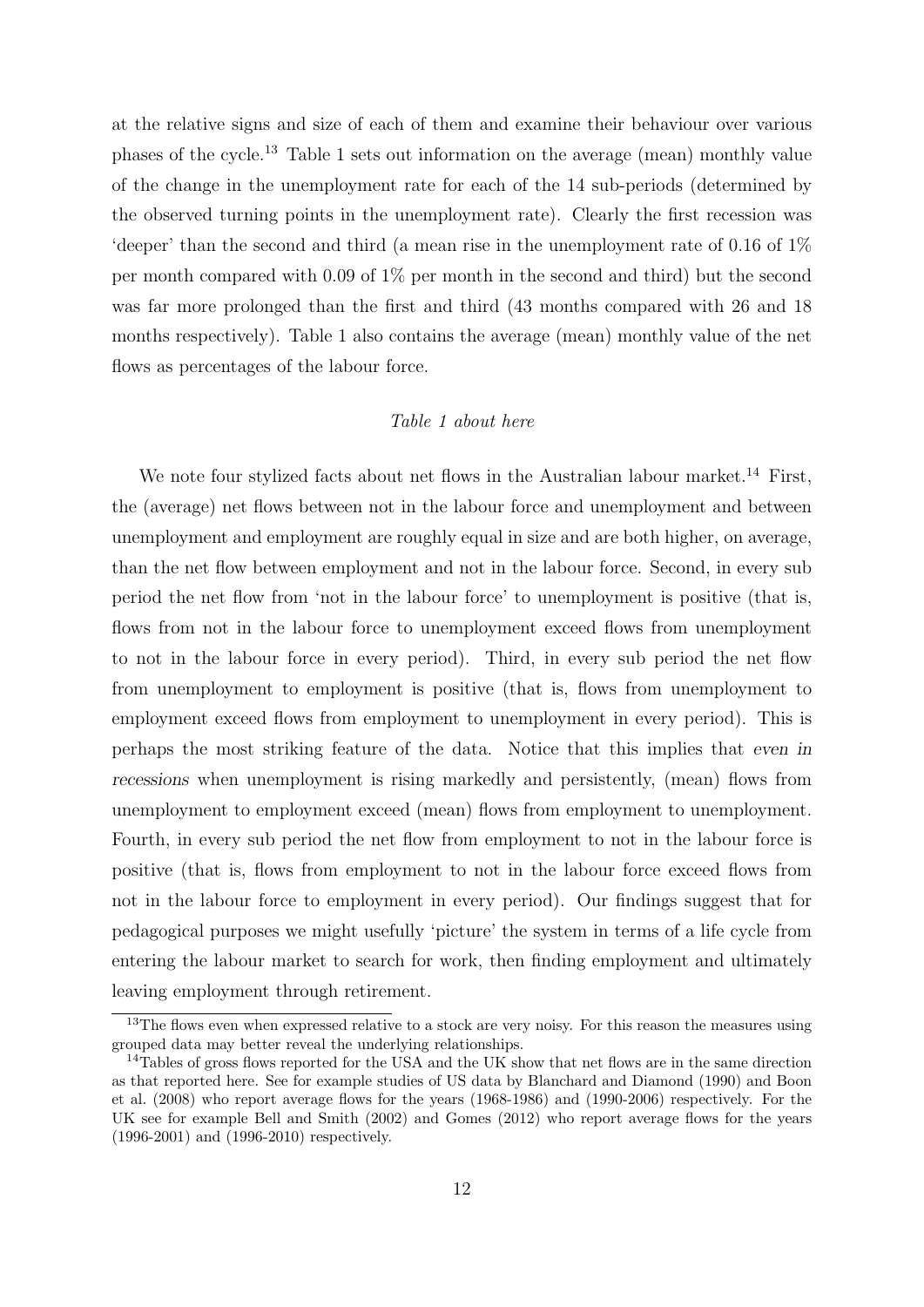Information about the (contemporaneous) correlation of the net flows with each other and with (changes in) the unemployment rate are given in Table 2.

#### Table 2 about here

The correlations of the net flows with the changes in the unemployment rate mirrors the information contained in equations (3) and (4). More specifically, changes in the unemployment rate  $(\Delta u)$  are: positively correlated (r = 0.694) with the net flows between not in the labour force and unemployment  $nu$ ; negatively correlated (r=-0.773) with net flows between unemployment and employment ue; but insignificantly correlated with net flows between employment and not in the labour force en.

Contemporaneous correlations and comparisons of average values across sub-periods by themselves are not informative about causation and dynamics. To obtain further insights into the dynamics between the flows and the measures of labour market performance (the unemployment and participation rates) we turn to an empirical analysis utilising a structural vector-autoregression model.

### 4 SVAR analysis of the net flows

#### 4.1 The model

The discussion thus far suggests that the three net flows and the unemployment, participation, and by inference employment, rates are related in a dynamic way, both contemporaneously and lagged. The contemporaneous relationships between the rates and the net flows are described in equations (3) and (4). The net flows  $(\underline{nu}_t, \underline{u}e_t, \underline{e}n_t)$  are all stationary  $I(0)$  variables<sup>15</sup>, and their correlograms show strong evidence of autocorrelation, suggesting that these variables may themselves be modelled as autoregressive processes. Furthermore, contemporaneous interactions between the net flows are likely, given the significant correlations between them. The lagged relationship is also likely to be at least of order 2, given the potential influence of the lagged effect of a change in the unemployment rate  $\Delta u_t$  on labour flows between the states. All of which is to suggest that a structural vector-autoregression model  $(SVAR)^{16}$  may be appropriate to

<sup>&</sup>lt;sup>15</sup>The Augmented Dickey-Fuller statistics are:  $\mu u$  (-18.3),  $\mu e$  (-6.8) and  $\epsilon n$  (-27.9). The 5% critical value is -1.9 and so the null of non-stationarity is rejected.

<sup>&</sup>lt;sup>16</sup>Sims (1980) advocated the use of the VAR approach to model linear interdependencies among multiple time series as a way of capturing dynamic relationships without imposing strong structure. The SVAR approach allows for contemporaneous relationships, a feature absent in the traditional VAR.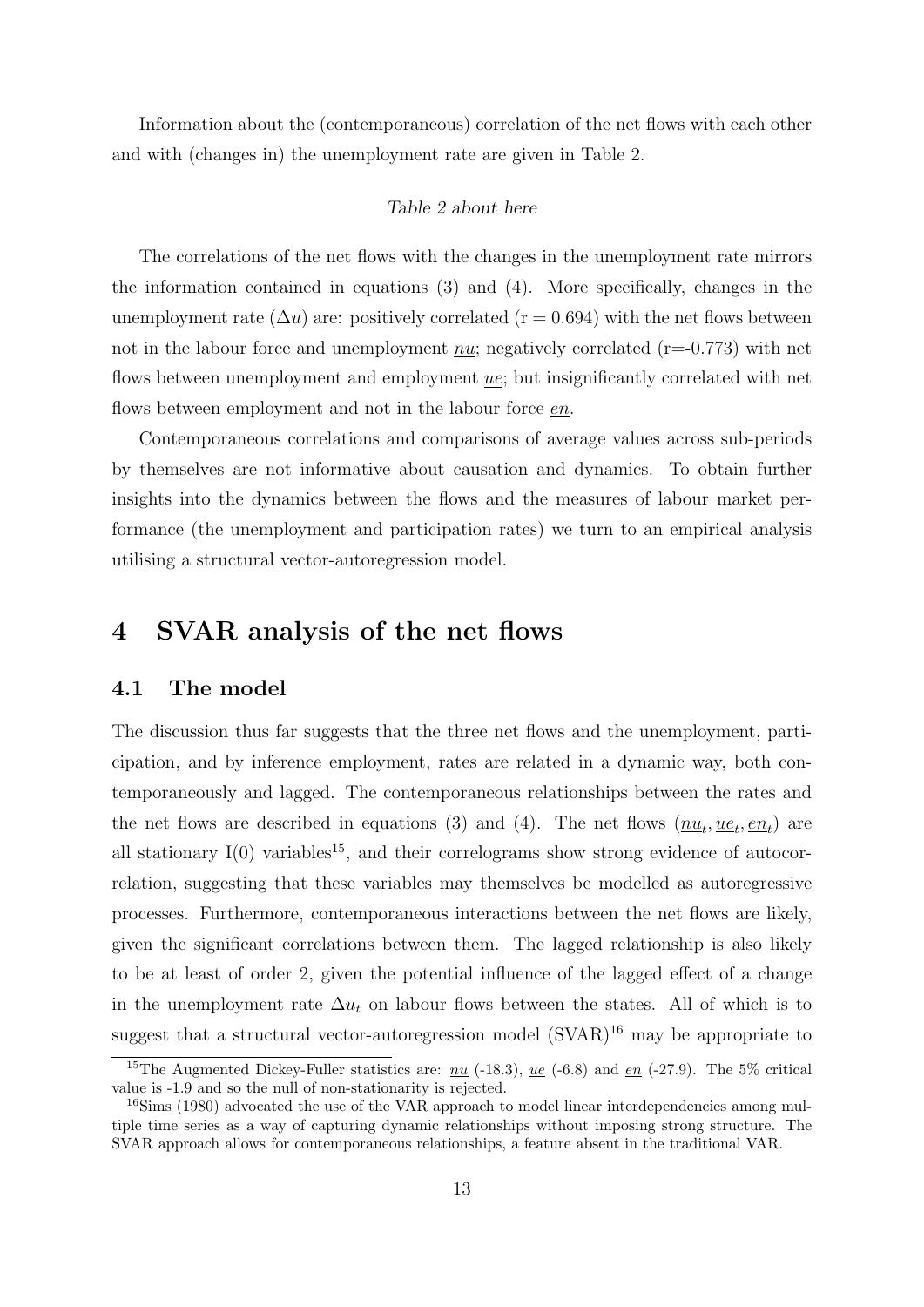examine empirically, the effect of shocks to the net flows between the three states (employment, unemployment and not in the labour force) on the unemployment rate  $u_t$ , the participation rate  $p_t$  and, by inference, the employment rate  $e_t$ .

The SVAR model is:

$$
A_0 X_t = A_1 X_{t-1} + ... A_k X_{t-k} + \varepsilon_t; \quad \varepsilon_t \sim N(0, \Sigma)
$$
  
\n
$$
u_t = (\underline{n}u_t - \underline{u}e_t) + (1 - \underline{n}u_t + \underline{e}n_t)u_{t-1}
$$
  
\n
$$
p_t = p_{t-1}/(1 - \underline{n}u_t + \underline{e}n_t))
$$
  
\n
$$
e_t = (1 - u_t)p_t
$$

where  $X_t$  is a 3x1 vector, at time t containing the 3 demeaned net flows  $(\underline{en}_t, \underline{nu}_t, \underline{uc}_t)$ . The terms  $A_0, A_1, ..., A_k$  are matrices of coefficients corresponding to the lags, up to order k. The term  $\varepsilon$  is a 3x1 vector containing the shocks associated with each net flow at time t. For completeness, the framework includes the identities linking the net flows and the unemployment rate  $u$ , the participation rate  $p$  and the employment rate e. Matrix  $A_0$  captures the contemporaneous relationships between the net flows while matrices  $A_1, ..., A_k$  capture the influence of inertia as well as feedback lagged influences (including indirectly, the influence of the labour market indicators  $(u_t, p_t, e_t)$  on the net flows, since as shown these variables constitute the change in the rates).<sup>17</sup>

The model is a simultaneous system of equations, and at least six exclusion restrictions are necessary to ensure identification. Since the SVAR is an a-theoretical framework, we relied on the tests of significance to identify the relevant variables. The preferred maximum likelihood results containing only the significant coefficients (together with their standard errors) are shown below. Diagnostic tests on the residuals show that they are not autocorrelated and a model of lag-order 2 is sufficient to capture the dynamics.<sup>18</sup>

|                                         | .212<br>(0.346)  | 0.504<br>(0.204) | <u>िंग</u>                     | $-0.240$<br>(0.050) |                     |                  | en                                                   |                  | 0.201<br>(0.064) |                  | $\widehat{en}$                                      |
|-----------------------------------------|------------------|------------------|--------------------------------|---------------------|---------------------|------------------|------------------------------------------------------|------------------|------------------|------------------|-----------------------------------------------------|
| 0.169<br>(0.071)                        |                  |                  | $\widehat{nu}$<br>=            | 0                   | $-0.208$<br>(0.055) |                  | $\widehat{nu}$                                       | 0.038<br>(0.019) |                  |                  | $\widehat{nu}$                                      |
| $_{0.231}$<br>$\lfloor (0.108) \rfloor$ | 0.774<br>(0.269) |                  | $\lfloor \widehat{ue} \rfloor$ |                     |                     | 0.145<br>(0.044) | $\lfloor \underline{\widehat{ue}} \rfloor$<br>$\sim$ |                  |                  | 0.232<br>(0.053) | $\lfloor \underline{\widehat{ue}} \rfloor$<br>$t-2$ |

The estimated model shows that the net flows are simultaneously determined; with one exception:  $nu$  has a contemporaneous effect on  $ue$ , but not vice versa. Furthermore, the

<sup>&</sup>lt;sup>17</sup>We tested an alternative specification where the SVAR contained a mixture of net flows and change in rates rather than lagged netflows. The likelihood of that model is less than the one presented here.

<sup>&</sup>lt;sup>18</sup>The Ljung-Box Q-statistics for first-order autocorrelation (p-values in parenthesis) are: 0.611 (0.434); 1.010 (0.315) 0.630 (0.427).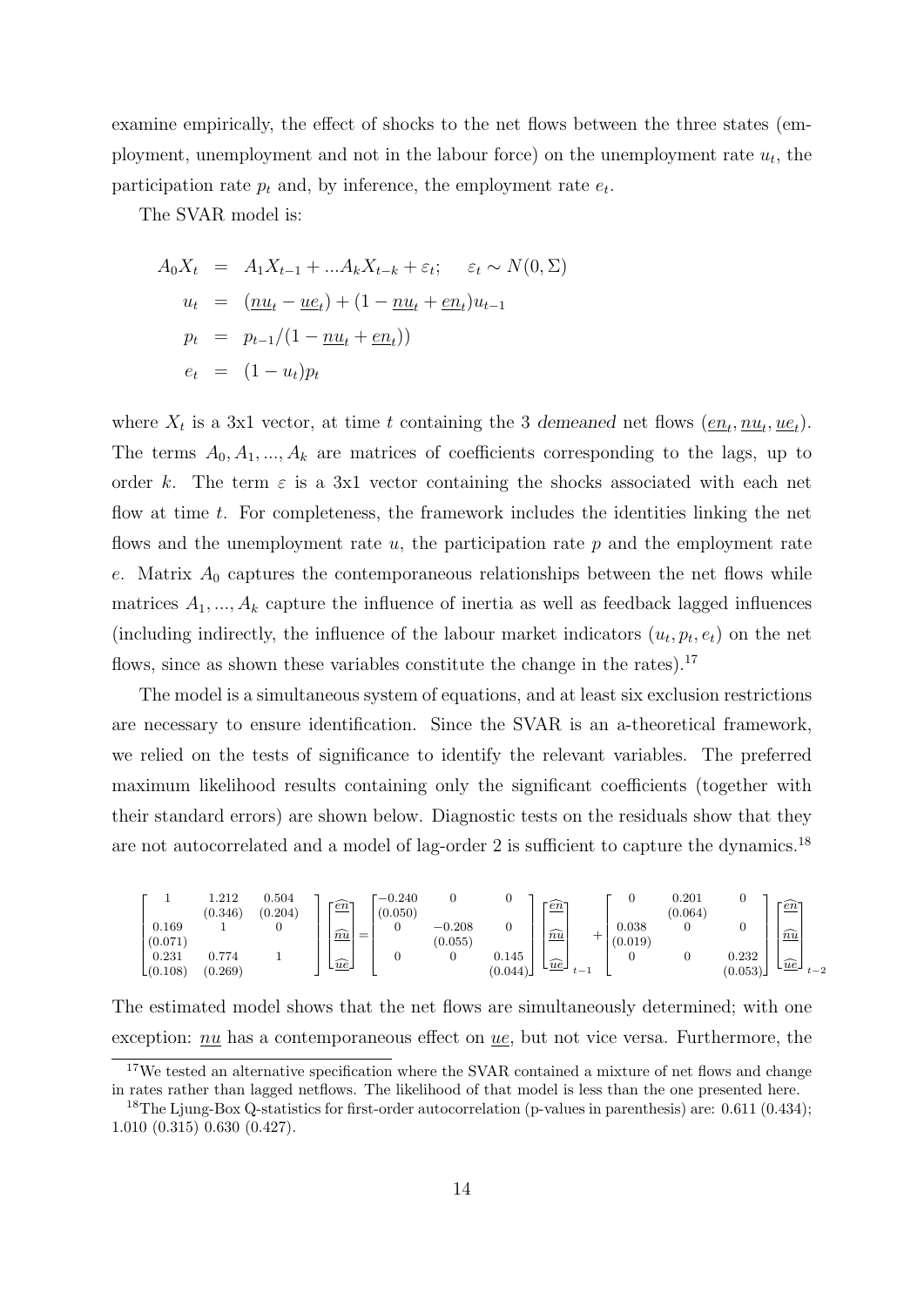net flows have 'echo' or lagged effects involving damped cycles. The lagged responses are predominantly to own lags except for the case where  $nu$  (lag2) affects en and en (lag2) affects nu.

The existence of the contemporaneous effects means that there will be contemporaneous effects on all the net flows, regardless of which net flow receives a shock. By implication the unemployment rate and the participation rate will both be affected by shocks to any one of the three net flows. A convenient way to think about the impulse responses and especially the impact effects, is to re-write the structural form in its equivalent reduced-form:

$$
X_t = A_0^{-1} A_1 X_{t-1} + A_0^{-1} A_2 X_{t-2} + A_0^{-1} \varepsilon_t
$$
  
=  $B_1 X_{t-1} + B_2 X_{t-2} + B_0 \varepsilon_t$  (5)

|  |  |  |  |  |  |  | $\begin{bmatrix} \widehat{\underline{en}} \\ \widehat{\underline{n u}} \\ \widehat{\underline{ue}} \end{bmatrix} = \begin{bmatrix} -0.322 & 0.229 & -0.098 \\ 0.054 & -0.247 & 0.017 \\ 0.032 & 0.138 & 0.155 \end{bmatrix} \begin{bmatrix} \widehat{\underline{en}} \\ \widehat{\underline{nu d}} \\ \widehat{\underline{ue}} \end{bmatrix}_{t-1} + \begin{bmatrix} -0.042 & 0.270 & -0.157 \\ 0.045 & -0.045 & 0.026 \\ -0.025 & -0.027 & $ |  |
|--|--|--|--|--|--|--|-----------------------------------------------------------------------------------------------------------------------------------------------------------------------------------------------------------------------------------------------------------------------------------------------------------------------------------------------------------------------------------------------------------------------------------------------|--|

Then, assuming we start the impulse analysis, with initial condition:  $\widehat{\epsilon n}_0 = \widehat{n} \widehat{u}_0 = \widehat{u} \widehat{e}_0 =$ 0, we can see that the terms in the  $B_0 = A_0^{-1}$  matrix provide information about the impact effects of shocks and in particular the diagonal terms show that own shocks have the greatest effects. More explicitly, a shock to (say)  $\underline{en}(\widehat{\varepsilon_{en}})$ , with all other shocks set to zero  $(\underline{\widehat{\epsilon}_{nu}} = (\underline{\widehat{\epsilon}_{ue}}) = 0)$ , impacts on <u>en</u> by a factor of 1.342, on <u>nu</u> by a negative factor of 0.226 and on  $ue$  by a negative factor of 0.135. The negative relationships conform with the negative correlations noted above.

For completeness, note that  $\widehat{\epsilon_{nu}}$  has an impact effect on  $\underline{nu}$  of 1.186, and on the other two net flows,  $en$  and  $ue$ , by negative factors of 1.103 and 0.663 respectively. The strong</u></u> negative response of <u>en</u> following a shock to <u>nu</u> is worth noting. The shock,  $\epsilon_{ue}$ , has an impact effect on <u>ue</u> of 1.068, on <u>en</u> by a negative factor of 0.677 and on  $nu$  by a positive factor of 0.114.

### 4.2 Impulse responses and policy implications

In this sub-section we examine the impulse responses to ascertain the effects of the shocks to each of the net flows upon the unemployment rate, the participation rate and the employment rate. We shall discuss each shock in turn. Although there is not a oneto-one relationship between shocks to net flows and policy interventions, the potential policy implications of the findings are important and for that reason, we have discussed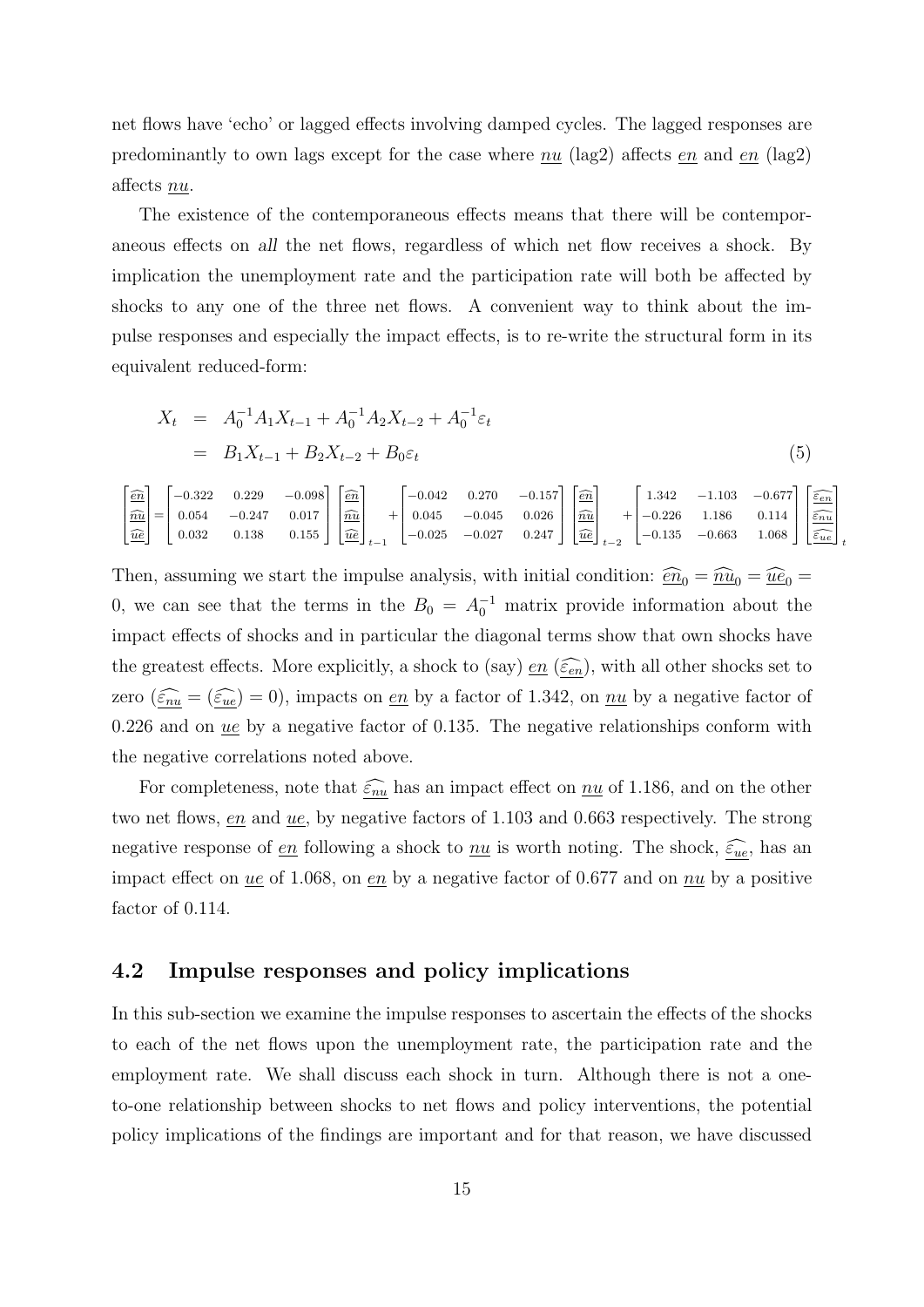the results of the impulses in a policy context.

It is conventional to generate impulses assuming shocks that are one standard deviation in magnitude, but this would mean that each scenario would be based on a shock which implies a different number of persons moving between states (specifically one standard deviation shock to  $\epsilon_{en}$  involves a netflow of around 24,500 persons, one standard deviation shock to  $\widehat{\epsilon_{nu}}$  involves a netflow of around 13,600 persons and one standard deviation shock to  $\widehat{\varepsilon_{ue}}$  involves a netflow of around 14,700 persons). To faciliate comparisons, we opted to consider shocks that involved a flow of 20,000 persons (about 0.2 per cent of the working population, a magnitude which is consistent with average monthly net flows). In other words, we compare the impulses for the unemployment, participation and employment rates following 3 separate shocks, each involving the same netflow. The impulses shown in Figure 4 (on the right-hand-side) are based on 3000 bootstrapped simulations. The solid lines are the mean responses and the shaded areas are the 90% bootstrapped confidence intervals.

The charts in Figure 4 show the impulse responses of the net flows and the rates in response to shocks to  $\underline{en}_t$ ,  $\underline{nu}_t$ , and  $\underline{ue}_t$  respectively. The impulses for the net flows are on the left-hand side, while the responses of the unemployment, participation and employment rates are on the right-hand side. In general, we see that the system is stable, with damped responses and with the (by far) dominant change occurring in the initial periods.

For ease of comparison, the impulses on the netflows have been presented on the same scale. The effect of shocks on the net flows are not large, but they are by no means trivial, since the means and standard deviations of the netflows are:  $en(0.18, 0.30); nu$  $(0.25, 0.16)$  and <u>ue</u>  $(0.26, 0.15)$ .

For convenience of exposition, we have also set the initial values of the unemployment, participation and employment rates at their sample means and, in the Australian case, a change of 0.1 percentage-point is equivalent to about 10,000 persons. By design, as the effects of the shocks dissipate, the changes in the rates  $(\Delta u_t, \Delta p_t, \Delta e_t)$  converge to zero, and the level of the rates  $(u_t, p_t, e_t)$  settle at their new levels.

#### Figure 4 about here

#### 4.2.1 Shock to en

A positive shock to the net flow from employment to not in the labour force en also results in a fall in both the net flow from not in the labour force to unemployment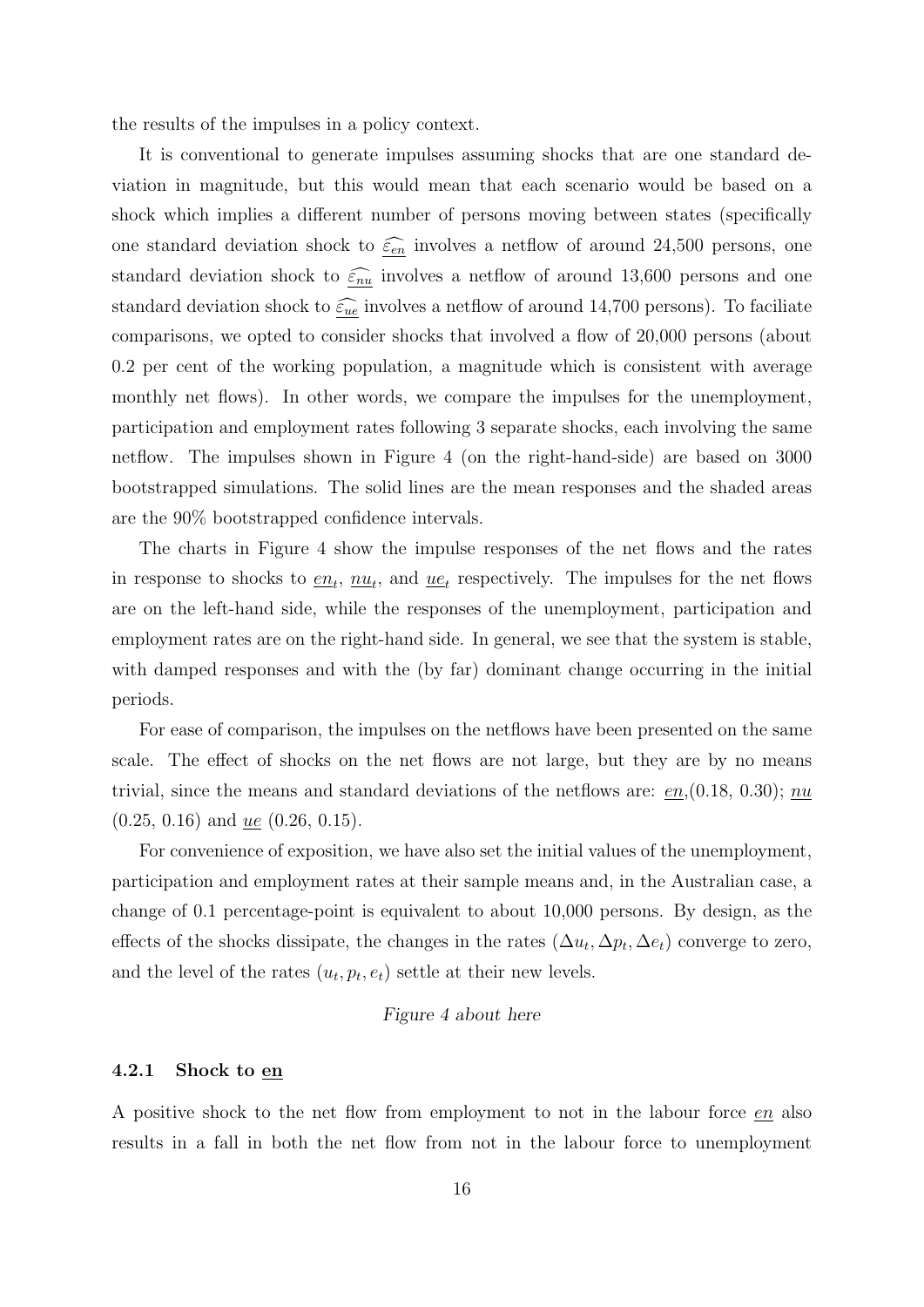$nu$  and the net flow from unemployment to employment  $ue$ . The participation rate is affected directly by the flow out of the labour force and it falls. In contrast the effect on the unemployment rate is muted because it is subjected to two opposing forces. On the one hand, the fall in nu would tend to lower the unemployment rate, while on the other hand, the fall in ue would tend to raise the unemployment rate. The net outcome for the unemployment rate is negligible. Since the 'large' and negative direct effect on the participation rate dominates the small change in the unemployment rate, the employment rate falls markedly as a result of this shock.

The net flow between employment and not in the labour force will vary over time as the economy experiences labour demand and supply shocks. It will also be influenced by policy. For example, a positive shock to the net flow from employment to not in the labour force could be interpreted as an increase in early retirement. This could be caused by early retirement benefits becoming more generous or by lowering the minimum age of retirement. In their chapter on early retirement plans, Boeri and van Ours (2013) show that the average effective retirement age in OECD countries went down for men from 68 in the early 1970s to 63 in the early 2000s to rise slightly in the first decade of the 2000s. The effective retirement age for women shows the same evolution albeit that women on average retire about two years earlier. The actual retirement decisions have been closely following the evolution of early retirement rules. In many countries early retirement was stimulated in the 1980s as response to increasing unemployment rates. Now that unemployment rates have risen due to the Great Recession, some politicians advocate early retirement programmes often as a solution to youth unemployment. The argument that early retirement will reduce youth unemployment is based on the erroneous assumption that there is a 'lump of labour' such that jobs may be redistributed from old workers to young ones without costs. Indeed, rather than creating jobs for young workers early retirement programmes may have adverse effects on workers approaching the retirement age as older unemployed workers have less incentive to look for a job. Hairault et al. (2010) for example find that early retirement reduces employment rates of near-to-retirement workers. Our impulse-response analysis confirms the (net) adverse effects of early retirement programmes. A positive shock to the net flow from employment to non-participation raises the unemployment rate and lowers the employment rate.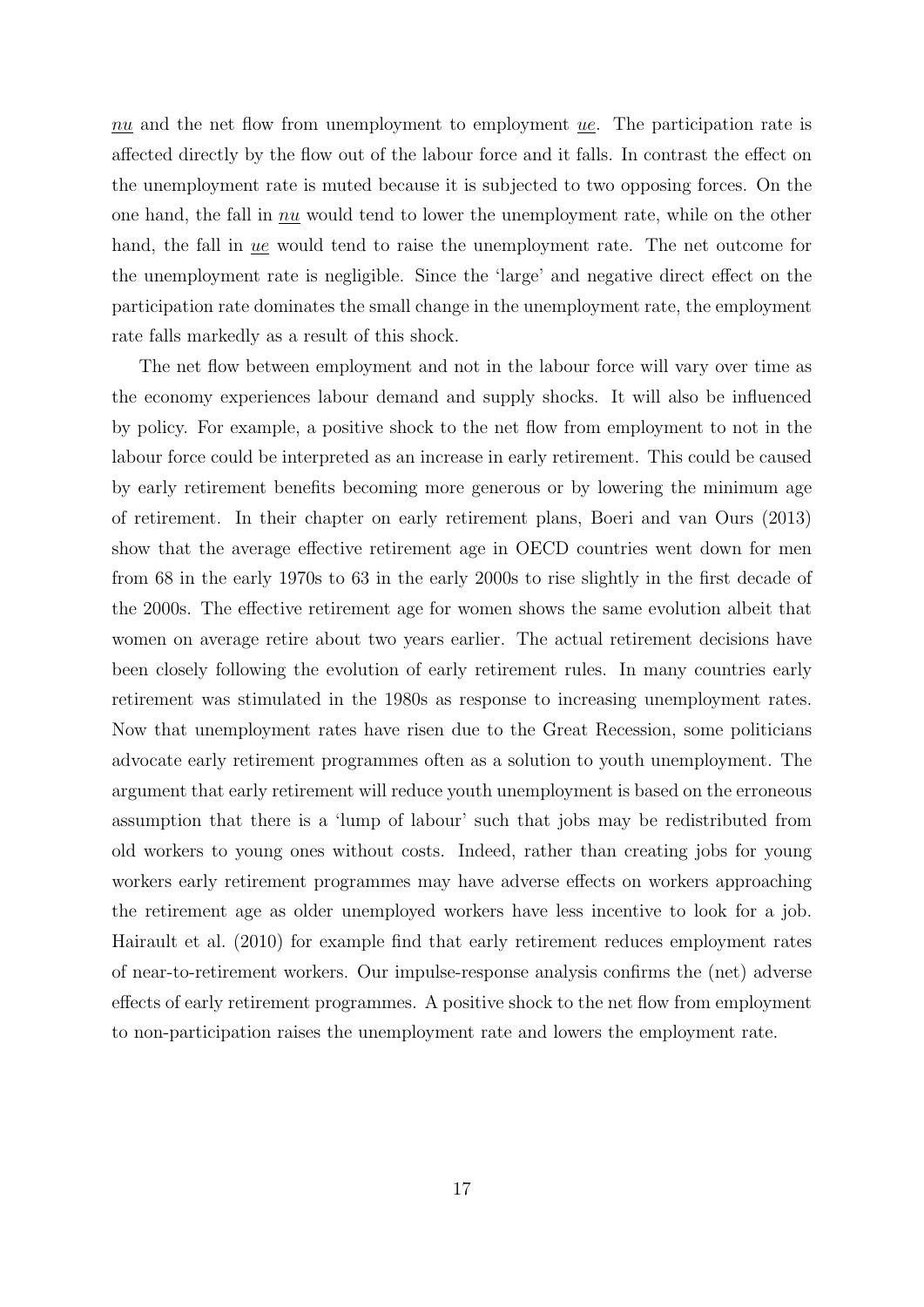#### 4.2.2 Shock to nu

A positive shock to the net flow from not in the labour force to unemployment nu results in a fall in the net flow from employment to not in the labour force en and a small rise in the net flow from unemployment to employment ue. This shock causes a rise in both the unemployment rate and the participation rate with the result that, on balance, the effect on the employment rate is negligible. This is not surprising as the shock is essentially about increasing the number of active job searchers but who remain unemployed.

Examples of a shock to the net flow from not in the labour force to unemployment could be the consequence of changes to laws governing the minimum school leaving age or a labour market policy that makes it more attractive for individuals to enter the labour force. For example, it could be that youngsters leave school earlier or women find it more beneficial to enter the labour market. The labour market could become more attractive for youngsters for example if youth minimum wage increases. Then, entering the labour market may be preferred to staying in education.<sup>19</sup> The flow from inactivity to unemployment will also vary over time with the state of the labour market as school leavers, immigrants and others entering the labour force are faced with time-varying probabilities of finding a job.

#### 4.2.3 Shock to ue

A positive shock to the net flow from unemployment to employment  $\mu$ e also results in falls in the net flow from not in the labour force to unemployment nu, and in the net flow from employment to not in the labour force  $e_n$ . This shock, as expected, lowers the unemployment rate (markedly) and raises the participation rate. The result is a marked rise in the employment rate.

An important corollary follows from this result. When the shock is negative (as in a recession), the net flows are such that ue falls, nu falls, and en rises resulting in a rise in the unemployment rate, a fall in participation rate and a fall in the employment rate. This is an example of the discouraged worker effect.

The net flow from unemployment to employment will vary over time as the economy experiences productivity and aggregate demand shocks. It will also be influenced by policy. For example a positive shock to the net flow from unemployment to employment may occur because the unemployed are 'activated'. Activation policies put requirements

<sup>&</sup>lt;sup>19</sup>Of course an increase in the youth minimum wage also has an effect on labour demand. See Boeri and van Ours (2013) for an overview of youth minimum wage studies.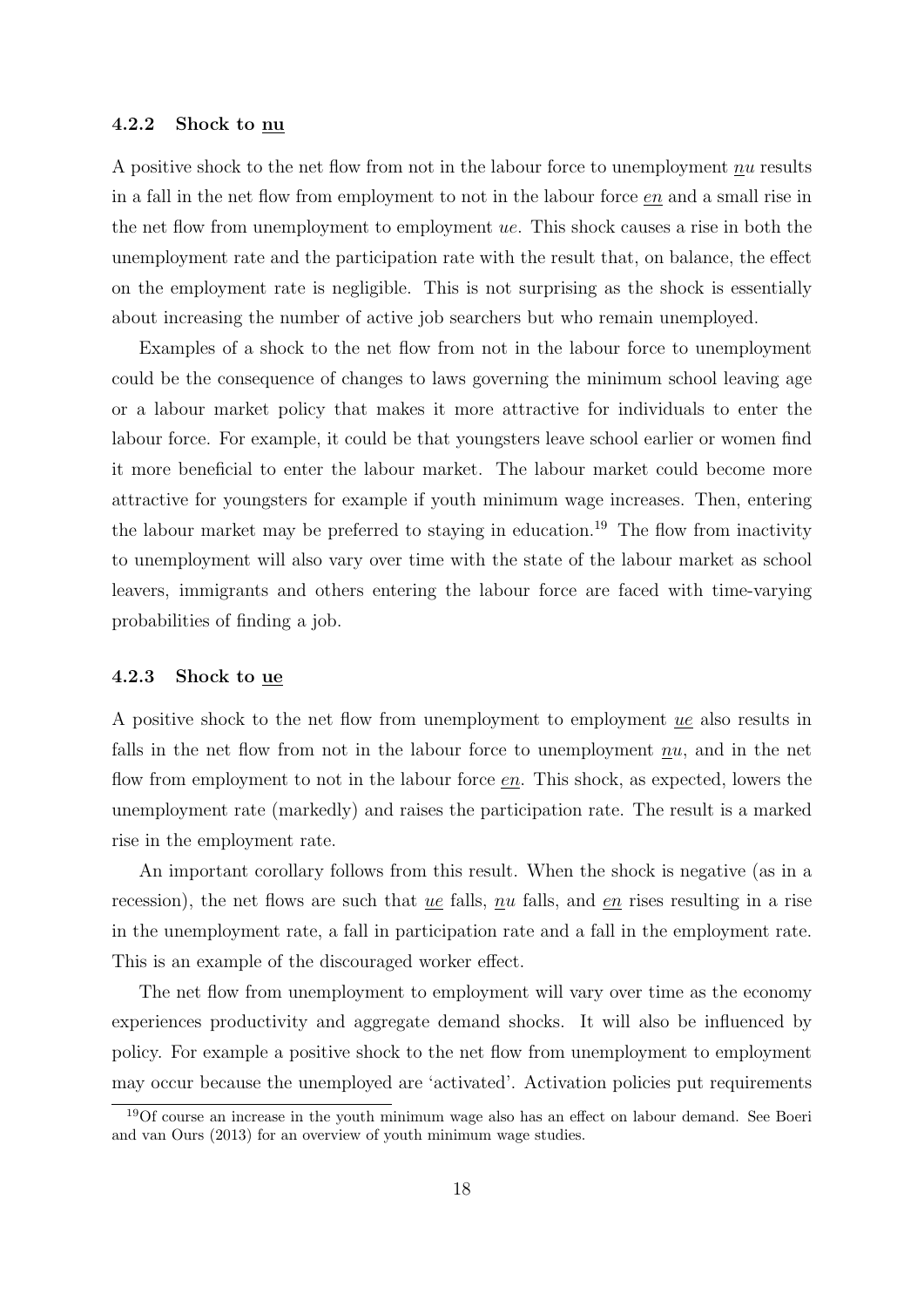and obligations on unemployment benefit recipients, such as the obligations to attend intensive interviews with employment counsellors, search actively for a new job, and accept job offers (see Boeri and van Ours (2013) for an overview of activation policies and related studies). Activation policies may make it less attractive for unemployed workers to collect benefits. Graversen and van Ours (2011) for example find that mandatory activities imposed on Danish unemployed workers reduced unemployed durations substantially because workers returned to work more quickly. Boone and van Ours (2009) provide a cross-country time-series analysis of the effectiveness of active labour market policies.

### 4.3 Employment shocks

An issue which has been prompted by the persistent high unemployment in many advanced economics is whether fiscal expansion will likely reduce the unemployment rate (even in the short run) given that the participation rate may be endogenous. See, for example, Brückner and Pappa (2012) who conduct an empirical study of the effects of fiscal policy on unemployment in OECD countries and find that for many countries increased government spending can actually increase both employment and the unemployment rate simultaneously by inducing increases in the labour force participation. On the other hand Monacelli et al. (2010) estimate a negative and significant impact of a (positive) government spending shock on the unemployment rate in the US. Clearly these are at heart issues about the impact of an employment shock on flows between the three states of the labour market. Our analysis thus allows us to consider the impact of a positive shock to employment as might be associated with a stimulus package. Since flows into employment originate not only from unemployment but also from not in the labour force to evaluate a positive employment shock we need to consider the simultaneous impact of a rise in labour demand (employment) on the net flow from unemployment to employment (ue, this will experience a positive shock) and on the net flow from employment to not in the labour force (en, this will experience a negative shock). Bringing together the results in section 4.2.1 and 4.2.3 above (and remembering that in this connection we are imagining the shock to en is negative) we can say that the effect of the positive employment shock will be to lower the unemployment rate, raise the participation rate and raise the employment rate. Further, since the impact of a positive shock to ue on the employment rate is in the same direction as a negative shock to  $en$ , our conclusions about the employment rate hold good, regardless of the proportions in which the rise in employment is sourced from the unemployed or the inactive.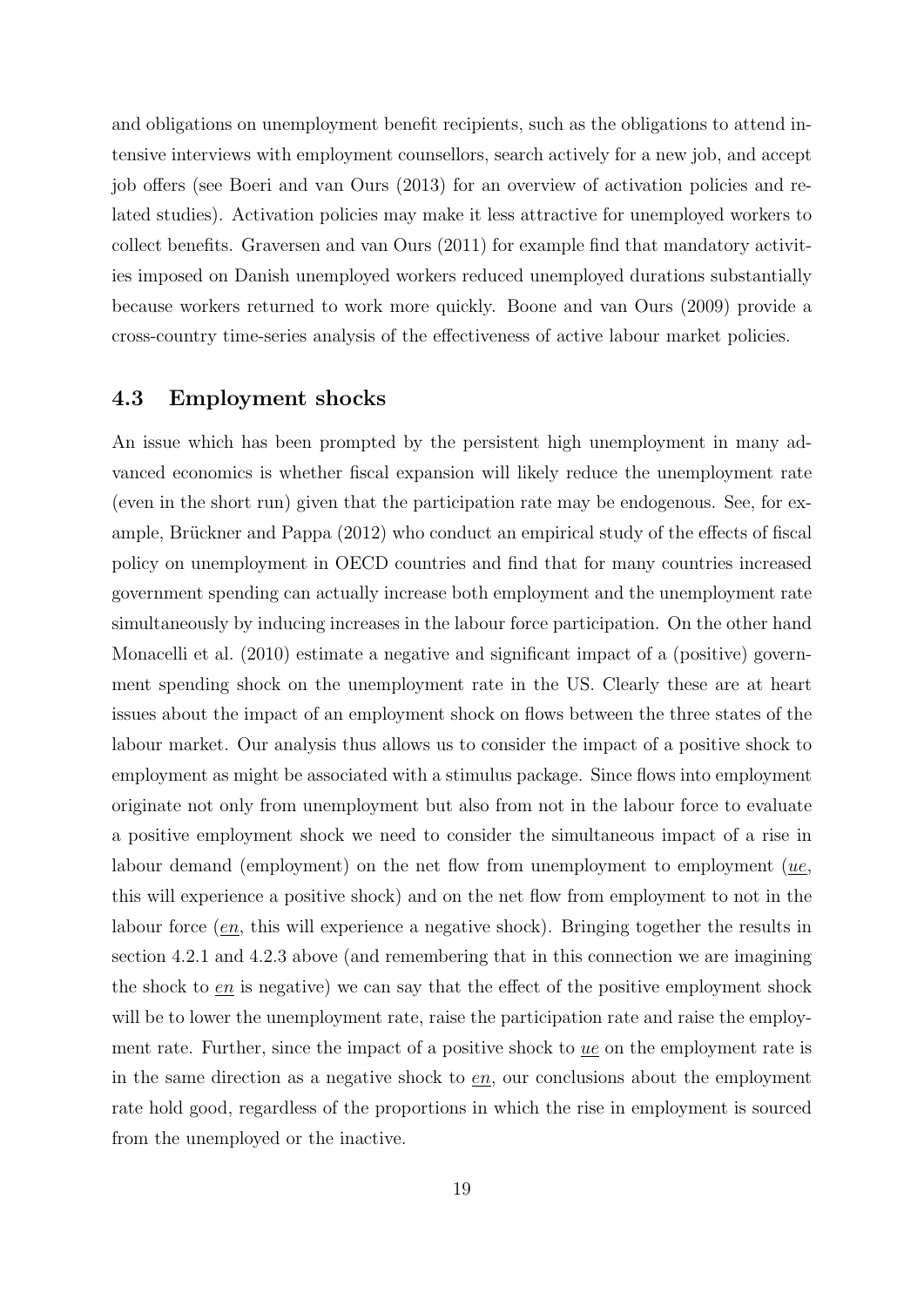# 5 Concluding Remarks

The analysis of gross flows between labour market states is often restricted to flows from unemployment to employment and vice versa. Adding the third labour market state of non-participation enriches the analysis of labour market dynamics. Whereas equilibrium with two market labour market states requires the two gross flows to be of equal size – and thus the net flow to be zero, with three labour market states the gross flows between any two states need not be of equal size – and thus the net flows need not be (and typically will not be) zero.

However, introducing a third labour market state also introduces complexity. With three labour market states there are six labour market (gross) flows. With six labour market flows there are fifteen possible interactions between these flows. Our analysis is based on net flows between three labour market states, i.e. the balance of flows between these states. This enriches the analysis without introducing a lot of complexity. With three labour market states there are three net flows and between these net flows there are only three possible interactions.

An examination of data on net flows in the Australian labour market we find, amongst other things, that: flows from unemployment to employment exceed flows from employment to unemployment and this is the case even in recessions; flows from employment to not in the labour force exceed flows from not in the labour force to employment and this is the case even in booms, and; flows from not in the labour force to unemployment exceed flows from unemployment to not in the labour force and that this is the case even in recessions. This lends support to an analysis of net flows.

While an inspection of correlations and averages based on grouped data can give some insight into the relationships we are interested in, they cannot adequately address issues related to the dynamics of the relationship, causality and the relative strengths of the relationships. In order to do this we used a more formal econometric approach involving Vector AutoRegression. From this analysis, we learn that the direct effects of the shocks dominate and so the dominant effects of shocks to the net flows upon the unemployment rate and the participation rate are unambiguous in sign and readily explicable (this is a benefit of working with the net flows). Furthermore, a shock to the net flow from unemployment to employment drives the unemployment rate and the participation rate in the opposite directions while a shock to the net flow from not in the labour force to unemployment drives them both in the same direction. Finally, we find that the relative quantitative magnitude of the direct and indirect effects of (say) a positive shock to the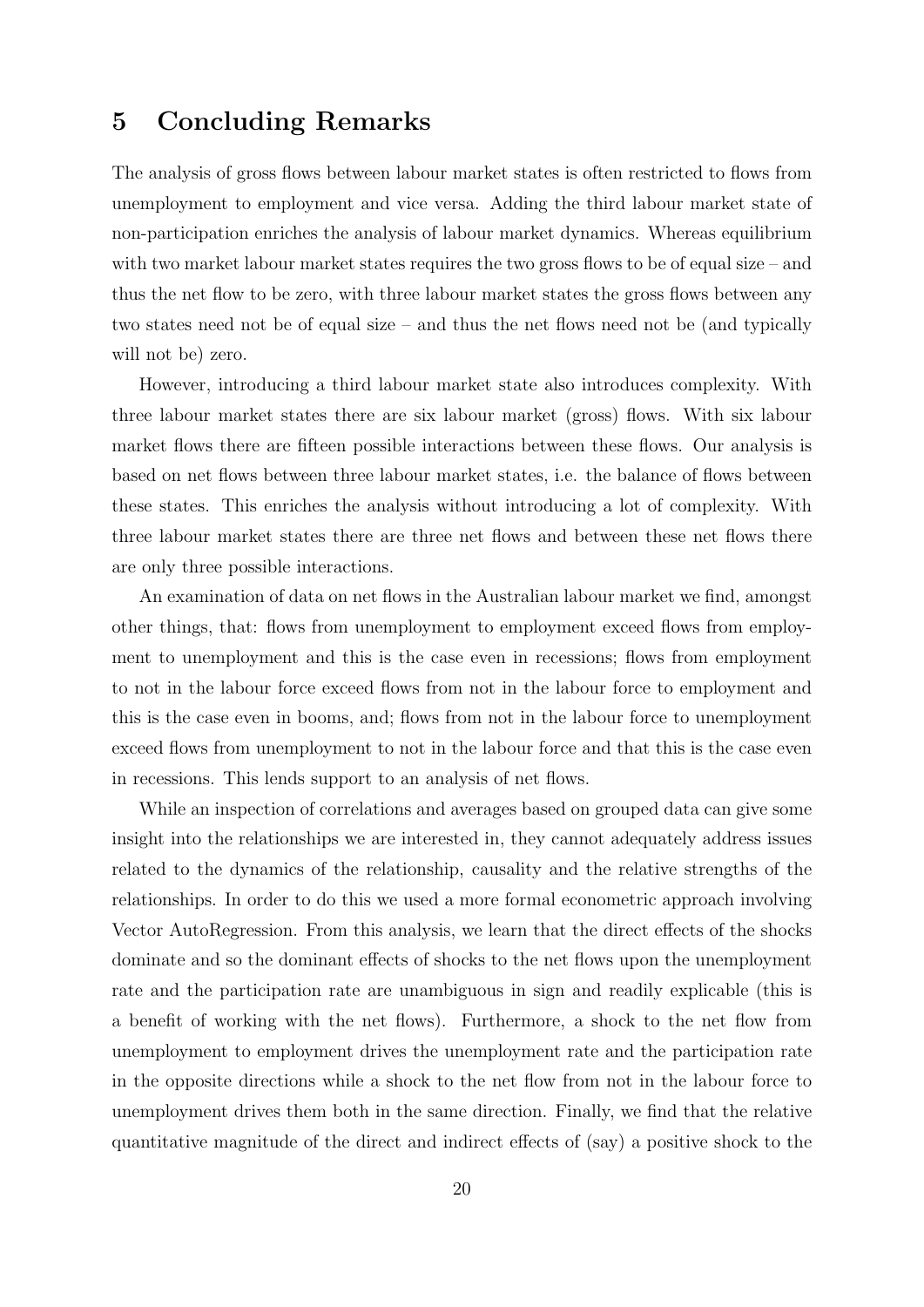net flow from unemployment to employment is to raise the employment rate markedly, despite the fact that the fall in the unemployment rate consequent upon the shock induces a rise in the participation rate. The ease with which the impacts of the shocks can be studied and explained also lends support to an analysis of net flows.

As to how the shocks to net flows are to be interpreted in terms of policy implications we indicate that there is not a one-to-one relationship between shocks to net flows and policy interventions. Nevertheless, we can still derive some potential policy implications of the various shocks to the net flows. We suggest that a shock to the net flow from employment to non-participation could be representative of an early retirement program. Clearly, this has adverse effects on employment rates and unemployment rates. A shock to the net flow from non-participation to unemployment induced by for example an increase in youth minimum wages or more generous family policies may have adverse effects on the employment rate. Finally, a shock to the net flow from unemployment to employment caused by activating unemployed workers may have positive effects on employment rates as it decreases unemployment rates and increasing labour force participation rates.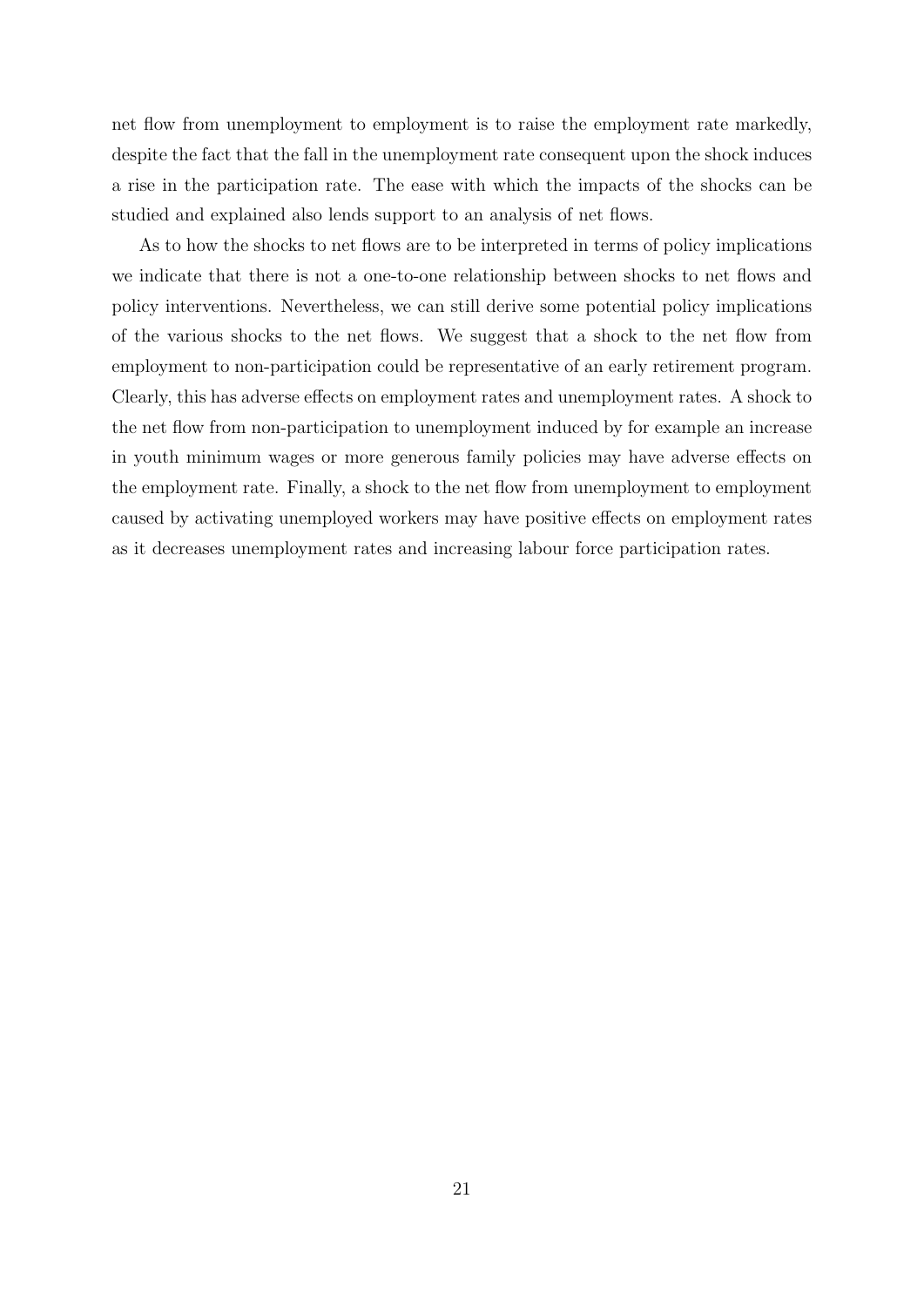# References

- Abowd, J. and A. Zellner (1985). Estimating gross labor-force flows. Journal of Business and Economics Statistics 3, 254–293.
- Bell, B. and J. Smith (2002). On gross worker flows in the United Kingdom: evidence from the Labour Force Survey. Bank of England.
- Blanchard, O. J. and P. Diamond (1990). The cyclical behavior of the gross flows of US workers. Brookings Papers on Economic Activity 1990 (2), 85–143.
- Boeri, T. and J. C. van Ours (2013). The economics of imperfect labor markets; second edition. Princeton University Press.
- Boon, Z., C. M. Carson, R. J. Faberman, and R. E. Ilg (2008). Studying the labor market using BLS labor dynamics data. Monthly Labor Review 131, 3.
- Boone, J. and J. C. van Ours (2009). Bringing unemployed back to work: Effective active labor market policies. De Economist  $157(3)$ , 293–313.
- Borland, J. (1996). Labour market flows data for Australia. Australian Economic Review  $29(2)$ ,  $225-235$ .
- Brückner, M. and E. Pappa (2012). Fiscal expansions, unemployment, and labor force participation: theory and evidence. International Economic Review 53 (4), 1205–1228.
- Dixon, R. (2001). Australian labour force data: how representative is the population represented by the matched sample? Economic and Labour Relations Review  $\mathcal{Z}(2)$ , 303–330.
- Dixon, R., J. Freebairn, and G. C. Lim (2011). Net flows in the US labor market, 1990– 2010. Monthly Labor Review 134 (2), 25–32.
- Dixon, R., G. C. Lim, and J. Thomson (2002). Australian gross flows data: the labour force survey and the size of the population represented by the matched sample. Australian Journal of Labour Economics 5, 1–21.
- Elsby, M., B. Hobijn, and A. Sahin (2013). Unemployment dynamics in the OECD. Review of Economics and Statistics 95 (2), 530–548.
- Elsby, M., R. Michaels, and G. Solon (2009). The ins and outs of cyclical unemployment. American Economic Journal: Macroeconomics 1(1), 84–110.
- European Commission (2009). *Employment in Europe 2009*. Office for Official Publications of the European Communities.
- Foster, W. (1981). Gross flows in the Australian labour market a first look. Australian *Economic Review 14* (4), 57–64.
- Frazis, H. J., E. L. Robison, T. D. Evans, and M. A. Duff (2005). Estimating gross flows consistent with stocks in the CPS. Monthly Labor Review 128, 3.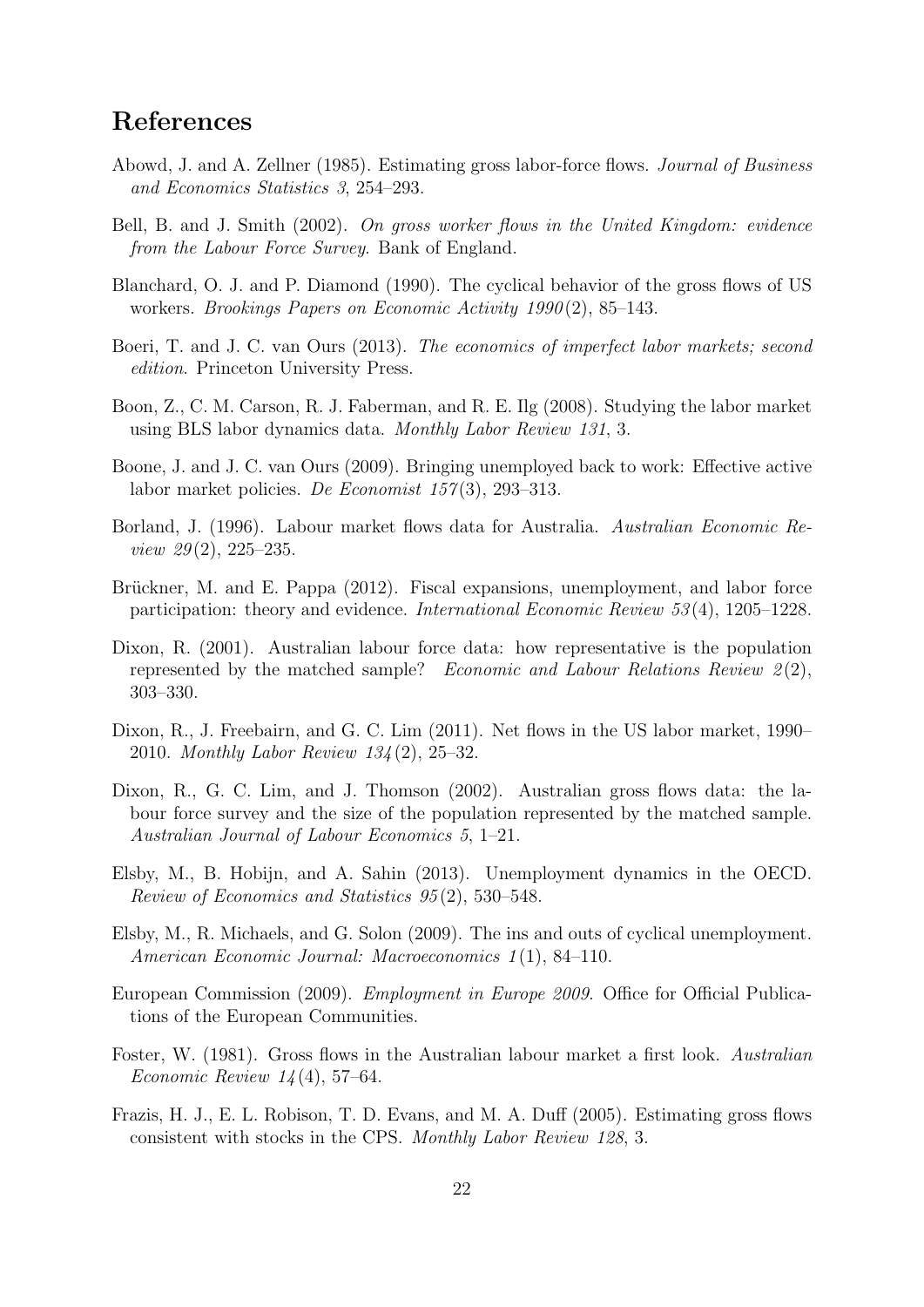- Fujita, S. and G. Ramey (2009). The cyclicality of separation and job finding rates. International Economic Review  $50(2)$ , 414430.
- Gomes, P. (2012). Labour market flows: facts from the United Kingdom. Labour Economics  $19(2)$ , 165–175.
- Graversen, B. K. and J. C. van Ours (2011). An activation program as a stick to job finding. *Labour* 25(2), 167–181.
- Hairault, J., F. Langot, and T. Sopraseath (2010). Distance to retirement and older workers' employment: The case for delaying the retirement age. Journal of the European Economic Association 8, 1034–1076.
- Lundberg, S. (1985). The added worker effect. Journal of Labor Economics  $\mathcal{S}(1)$ , 11–37.
- Mincer, J. (1966). Labor force participation and unemployment: a review of recent evidence. Prosperity and unemployment, 73–112.
- Monacelli, T., R. Perotti, and A. Trigari (2010). Unemployment fiscal multipliers. Journal of Monetary Economics  $57(5)$ , 531–553.
- Petrongolo, B. and C. Pissarides (2008). The ins and outs of European unemployment. American Economic Review 98 (2), 256–262.
- Schettkat, R. (1996). Labor market flows over the business cycle: an asymmetric hiring cost explanation. Journal of Institutional and Theoretical Economics, 641–653.
- Shimer, R. (2012). Reassessing the ins and outs of unemployment. Review of Economic Dynamics  $15(2)$ , 127–148.
- Sims, C. (1980). Macroeconomics and reality. *Econometrica*  $48(1)$ , 1–48.
- Stephens Jr, M. (2002). Worker displacement and the added worker effect. Journal of Labor Economics  $20(3)$ , 504–537.
- Yashiv, E. (2007). US labor market dynamics revisited. The Scandinavian Journal of Economics  $109(4)$ , 779–806.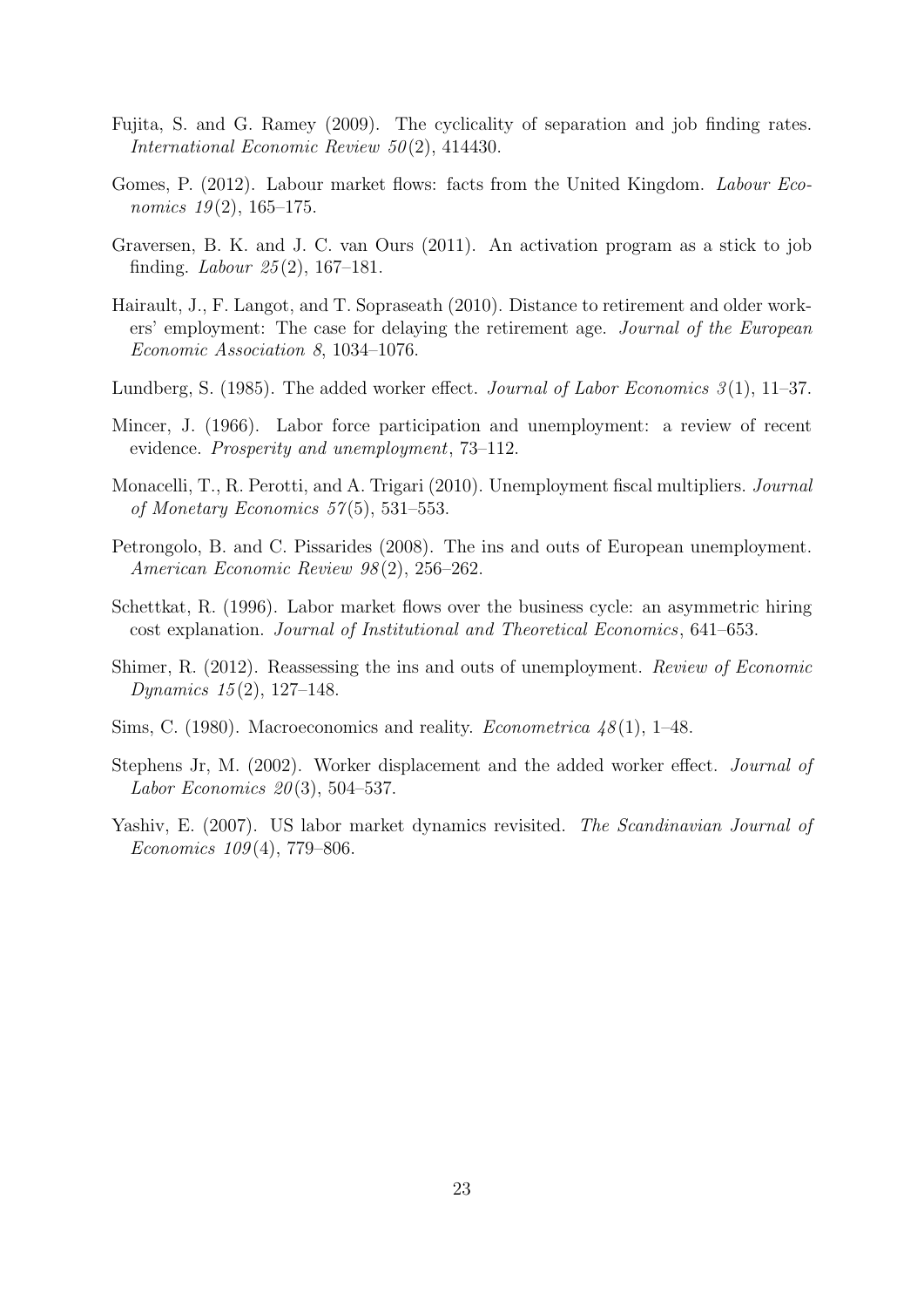### Appendix: Estimating gross flows consistent with stocks

The net flows are computed using estimates of the gross flows which are compiled from data collected as part of the monthly Labour Force Survey (LFS) and which reflect information obtained only from those individuals whose survey responses can be matched across two consecutive months. For various reasons (including sample rotation, changed residence, absences and refusals to participate in the survey) the matched records typically 'represent' around 78 per cent of the total civilian population aged 15 years and over. This means that the balance of flows given in the published flows data will not equal recorded changes in 'stocks' (such as the change in the total number unemployed).

Creating a consistent series of labour market stocks and flows entails an 'iterative raking' method as discussed in Frazis et al. (2005).<sup>20</sup> We begin with the data for those records which can be matched organised in the form of a square table for each month with each cell recording the flows between states and the 'stay-puts') – see below (gross flows are italicised).

|             | Second month |    |    |    |  |
|-------------|--------------|----|----|----|--|
|             | <b>State</b> | E  |    |    |  |
|             | F,           | EE | EU | EN |  |
| First month | $\Box$       | UE | UU | UN |  |
|             | N            | NE | NU | ΝN |  |

In the first round of the adjustment process all row entries are adjusted upwards by expressing the value given in each cell across the rows of the flows table for the matched records as a proportion of the raw data's row totals and then multiplying each of those proportions by the relevant stock figures (i.e. the total number in Australia who are employed, unemployed and not in the labour force) for the first of each pair of months. This ensures (i) that the sum of the entries across the rows of the 'new' flows table sum to the total number in each labour market state in the first of each pair of months as reported for Australia as a whole in the LFS, and (ii) that the implied unemployment and participation rates in the rows of the 'new' flows table correspond exactly to those rates given for Australia as a whole in the LFS for the first of each pair of months. However, it

<sup>&</sup>lt;sup>20</sup>Since reinterviews do not take place in Australia we are unable to use that information to adjust for classification errors. Hence the only adjustment we can make is for "margin error". For more information on the margin errors and 'iterative raking' see Abowd and Zellner (1985) and Frazis et al. (2005).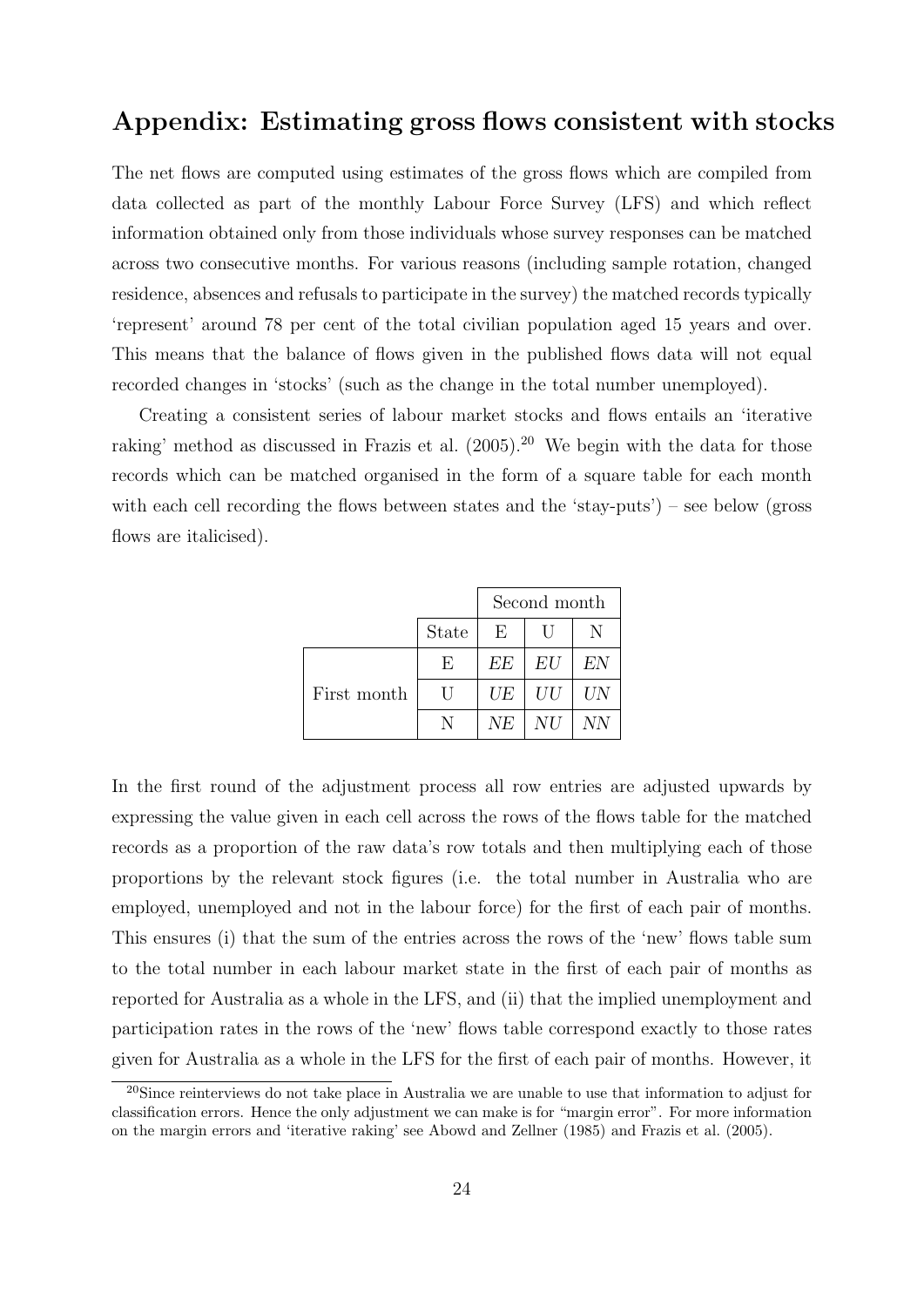is important also that the column totals and any ratios involving the column totals (e.g. the unemployment rate) be consistent with the stock proportions for the second of each pair of months. Mere adjustment across the rows will not achieve this. Instead, we now need to carry out the same procedure adjusting the 'new' figures in each column to make them consistent with the distribution of the population across states in the second of each pair of months. We continue in this manner, iterating<sup>21</sup> by making adjustments across rows and then across columns until: (i) sums of each of the rows and columns are equal to the relevant population given by the 'stock' data for the second of each pair of months and (ii) any ratios involving the row or column totals (e.g. the unemployment rate) differ from the published ratios given in the LFS for their respective months (rows for the first month in each pair and columns for the second month in each pair) by less than  $0.001$ .<sup>22</sup> The effect of the adjustments is to successfully deal with the biases in the raw gross flows data identified in Dixon (2001). With respect to the flows themselves and transition probabilities the main effects (all of which are 'small') are to raise the proportion of those initially unemployed who remain unemployed, to lower the proportion of those initially unemployed who flow to not in the labour force and to lower the proportion of those initially unemployed who flow from unemployment to employment.<sup>23</sup>

 $\frac{21}{21}$ Frazis et al. (2005) provide a neat discussion of the procedure as applied by the BLS (especially page 6).

<sup>22</sup>We used 10 'complete' iterations which in fact went well beyond the requirement stated here for most months.

<sup>&</sup>lt;sup>23</sup>Table 2 of Frazis et al. (2005) shows that these changes are also present in the adjusted data for the US.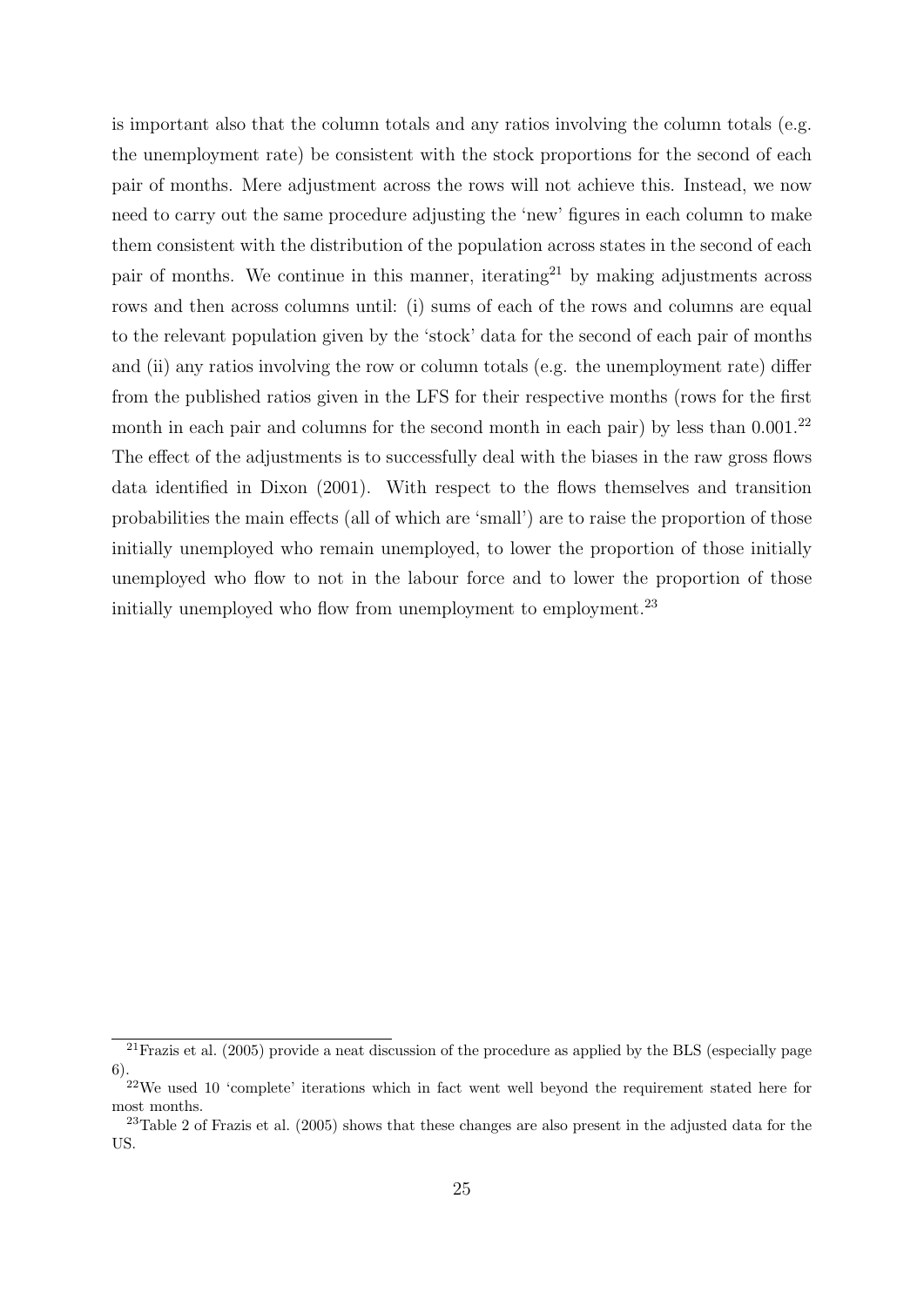| $Sub-period$    | Description           | $\Delta u$ | n u   | ue    | en    | $\Delta L/L$ |
|-----------------|-----------------------|------------|-------|-------|-------|--------------|
|                 |                       |            |       |       |       |              |
| 1979:08 1981:06 | Recovery period       | $-0.050$   | 0.266 | 0.305 | 0.205 | 0.061        |
| 1981:06 1983:08 | 1st recession episode | 0.156      | 0.276 | 0.113 | 0.298 | $-0.022$     |
| 1983:08 1986:06 | Recovery period       | $-0.099$   | 0.286 | 0.361 | 0.174 | 0.112        |
| 1986:06 1987:04 | Pause                 | 0.031      | 0.297 | 0.258 | 0.215 | 0.082        |
| 1987:04 1989:11 | Recovery period       | $-0.099$   | 0.243 | 0.326 | 0.142 | 0.101        |
| 1989:11 1993:06 | 2nd recession episode | 0.092      | 0.250 | 0.147 | 0.245 | 0.005        |
| 1993:06 1995:07 | Recovery period       | $-0.108$   | 0.234 | 0.323 | 0.112 | 0.122        |
| 1995:07 1996:12 | Pause                 | 0.002      | 0.240 | 0.233 | 0.240 | 0.000        |
| 1996:12 2000:10 | Recovery period       | $-0.056$   | 0.211 | 0.266 | 0.189 | 0.022        |
| 2000:10 2001:10 | Pause                 | 0.071      | 0.308 | 0.224 | 0.269 | 0.039        |
| 2001:10 2008:03 | Recovery period       | $-0.037$   | 0.260 | 0.296 | 0.196 | 0.064        |
| 2008:03 2009:08 | 3rd recession episode | 0.094      | 0.286 | 0.188 | 0.261 | 0.025        |
| 2009:08 2011:03 | Recovery period       | $-0.044$   | 0.257 | 0.300 | 0.193 | 0.064        |
| 2011:03 2013:04 | Pause                 | 0.020      | 0.258 | 0.234 | 0.249 | 0.009        |
| Overall means   |                       | $-0.012$   | 0.256 | 0.260 | 0.207 | 0.049        |

Table 1: Mean (monthly) values for each sub-period

Table 2: Correlations between net flows and changes in the unemployment rate

| variables        | $\emph{en}$ | nu        | ue        |  |
|------------------|-------------|-----------|-----------|--|
| <u>en</u>        |             |           |           |  |
| $\underline{nu}$ | $-0.360*$   |           |           |  |
| $ue$             | $-0.196*$   | $-0.136*$ |           |  |
| $\Delta u$       | 0.003       | $0.694*$  | $-0.773*$ |  |

 $^{\ast}$  significant at the 5% level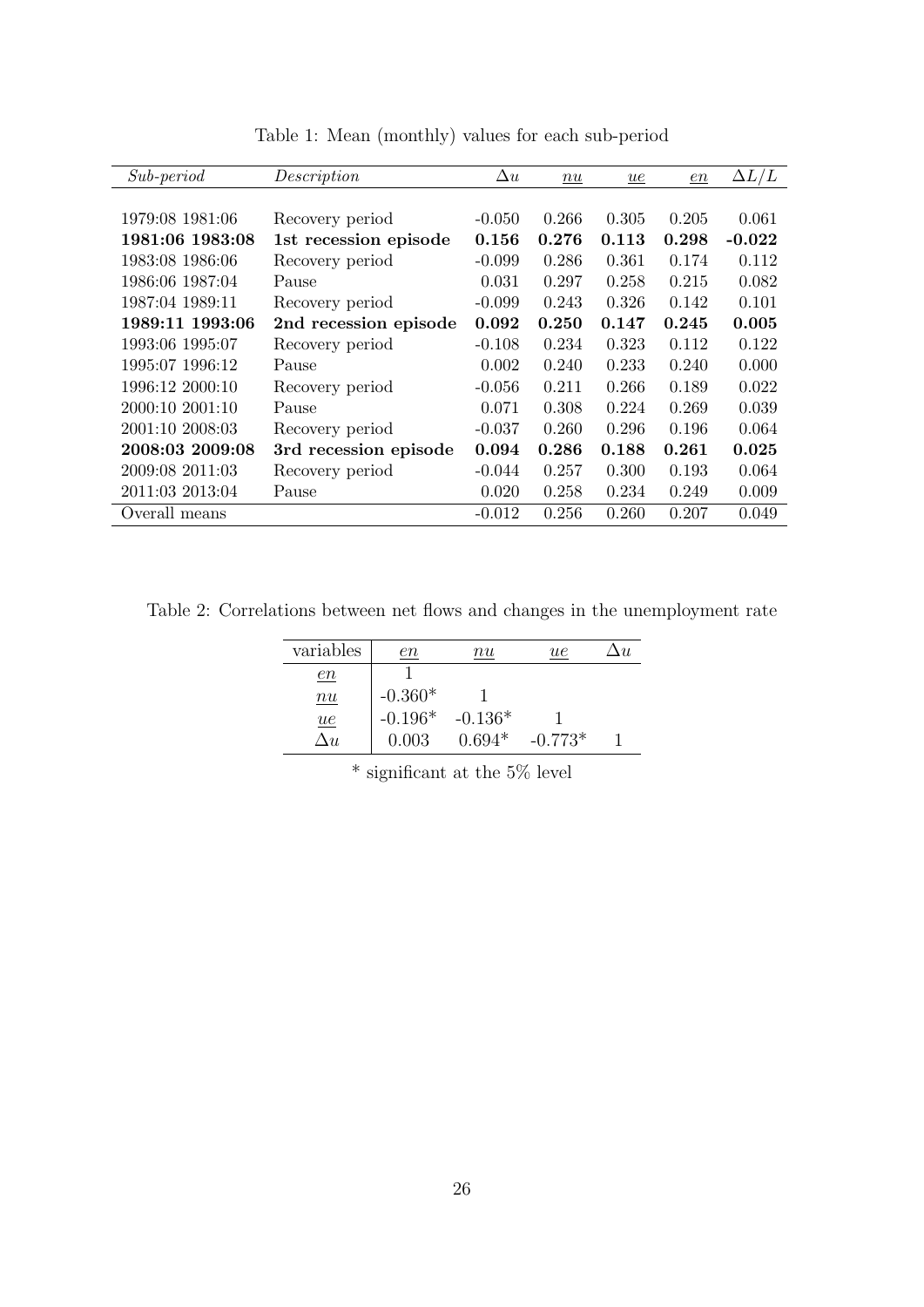Figure 1: Gross flows and net flows in the labour market



Figure 2: Unemployment rates and participation rates; Australia 1979:08 – 2013:04